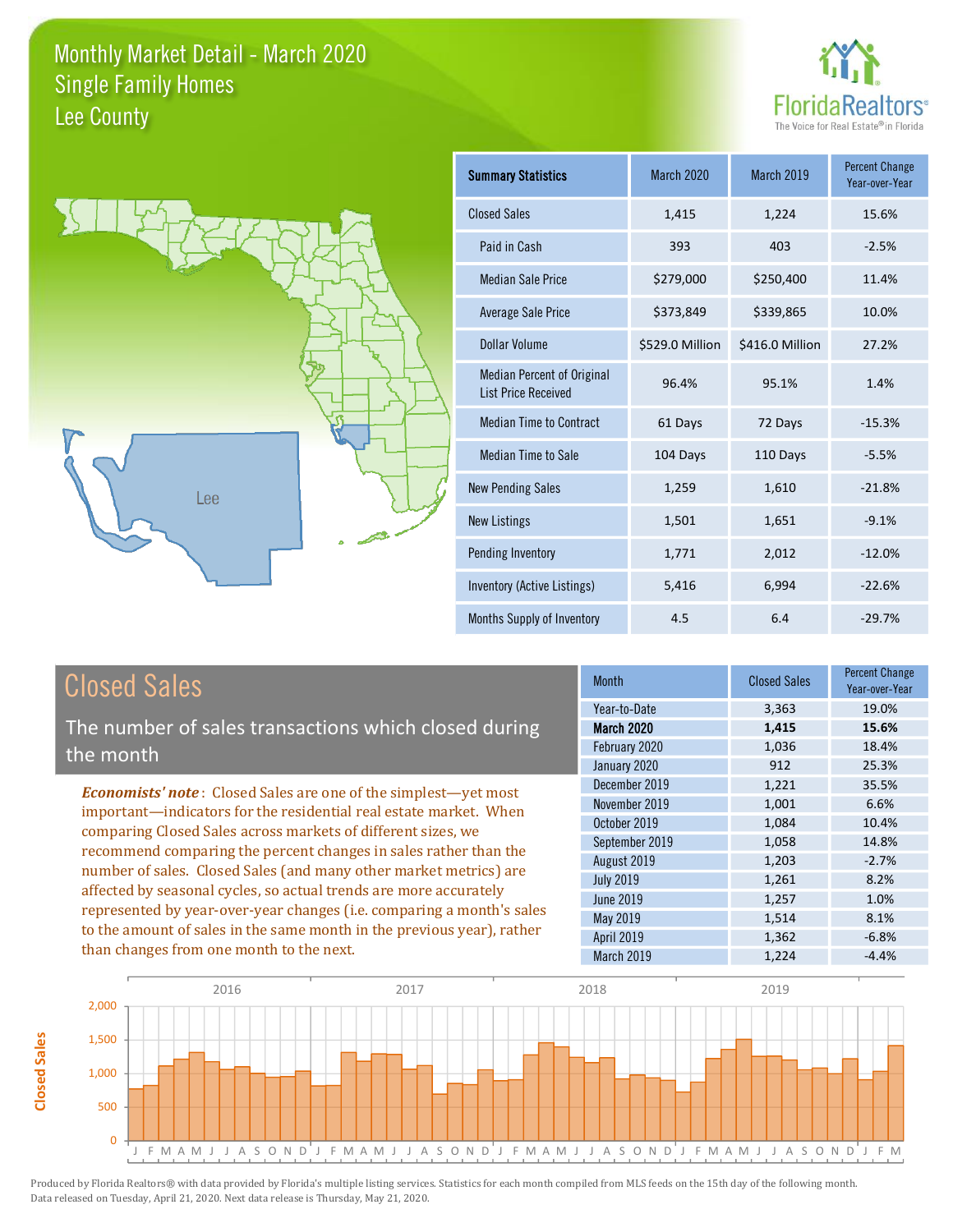this statistic should be interpreted with care.



 $-3.1%$ 

 $-3.2%$ 

| Cash Sales                                                                     | <b>Month</b>      | <b>Cash Sales</b> | <b>Percent Change</b><br>Year-over-Year |
|--------------------------------------------------------------------------------|-------------------|-------------------|-----------------------------------------|
|                                                                                | Year-to-Date      | 1.043             | 13.6%                                   |
| The number of Closed Sales during the month in which                           | <b>March 2020</b> | 393               | $-2.5%$                                 |
| buyers exclusively paid in cash                                                | February 2020     | 334               | 23.7%                                   |
|                                                                                | January 2020      | 316               | 29.0%                                   |
|                                                                                | December 2019     | 334               | 22.8%                                   |
|                                                                                | November 2019     | 283               | $-2.7%$                                 |
| <b>Economists' note:</b> Cash Sales can be a useful indicator of the extent to | October 2019      | 284               | $-5.0%$                                 |
| which investors are participating in the market. Why? Investors are            | September 2019    | 307               | 19.5%                                   |
| far more likely to have the funds to purchase a home available up front,       | August 2019       | 303               | $-10.9%$                                |
| whereas the typical homebuyer requires a mortgage or some other                | <b>July 2019</b>  | 343               | 6.2%                                    |
| form of financing. There are of course many possible exceptions so             | June 2019         | 359               | $-1.9%$                                 |

May 2019

April 2019



## Cash Sales as a Percentage of Closed Sales

The percentage of Closed Sales during the month which were Cash Sales

**Economists' note:** This statistic is simply another way of viewing Cash Sales. The remaining percentages of Closed Sales (i.e. those not paid fully in cash) each month involved some sort of financing, such as mortgages, owner/seller financing, assumed loans, etc.

| <b>Month</b>      | <b>Percent of Closed</b><br>Sales Paid in Cash | <b>Percent Change</b><br>Year-over-Year |
|-------------------|------------------------------------------------|-----------------------------------------|
| Year-to-Date      | 31.0%                                          | $-4.6%$                                 |
| <b>March 2020</b> | 27.8%                                          | $-15.5%$                                |
| February 2020     | 32.2%                                          | 4.2%                                    |
| January 2020      | 34.6%                                          | 2.7%                                    |
| December 2019     | 27.4%                                          | $-9.3%$                                 |
| November 2019     | 28.3%                                          | $-8.7%$                                 |
| October 2019      | 26.2%                                          | $-13.8%$                                |
| September 2019    | 29.0%                                          | 3.9%                                    |
| August 2019       | 25.2%                                          | $-8.4%$                                 |
| <b>July 2019</b>  | 27.2%                                          | $-1.8%$                                 |
| June 2019         | 28.6%                                          | $-2.7%$                                 |
| May 2019          | 26.4%                                          | $-10.5%$                                |
| <b>April 2019</b> | 31.6%                                          | 3.9%                                    |
| March 2019        | 32.9%                                          | 0.3%                                    |

400

430

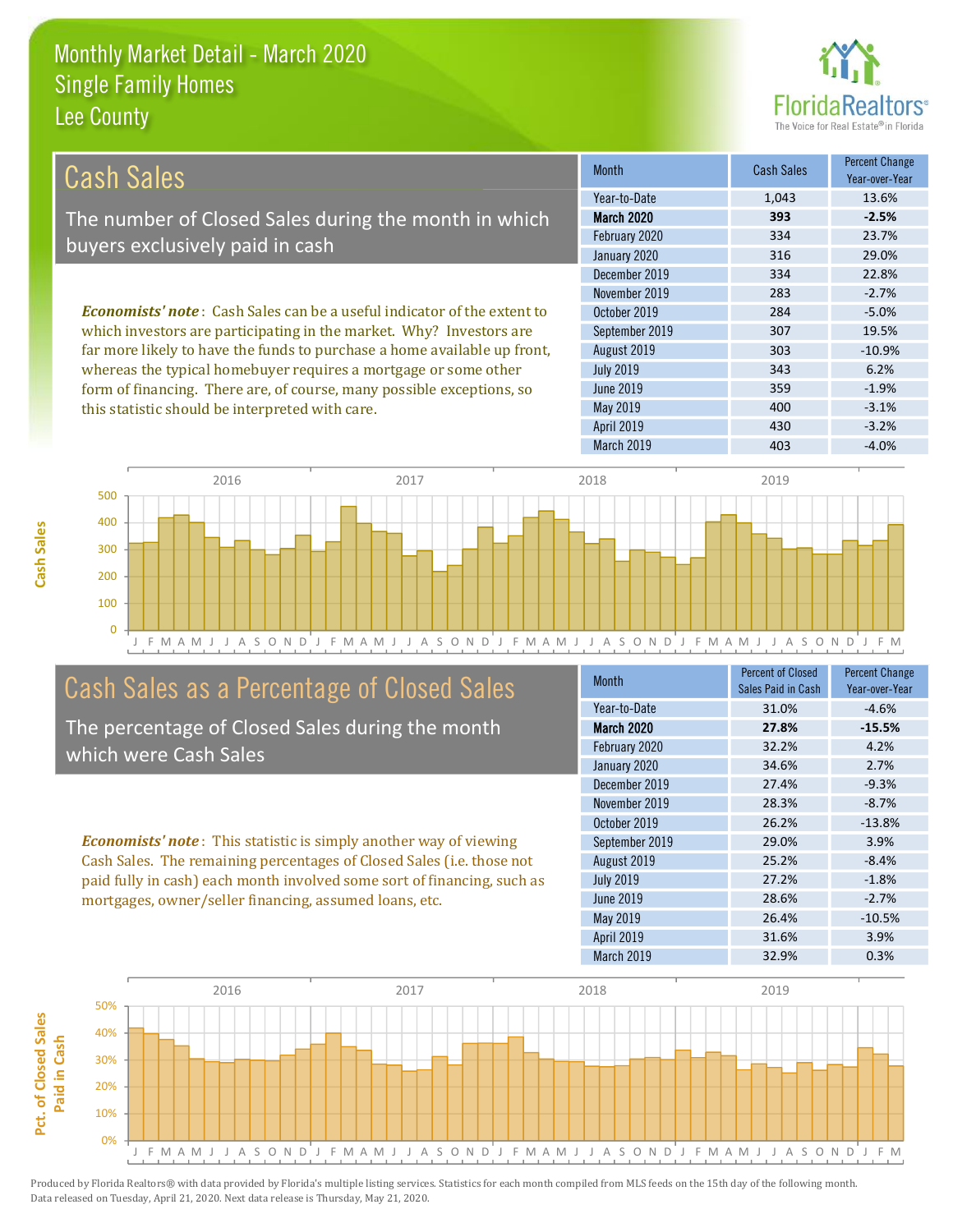

#### **Percent Change Median Sale Price Median Sale Price Month** Year-over-Year Year-to-Date \$274,495 7.6% The median sale price reported for the month (i.e. 50% **March 2020** \$279,000 11.4% 6.6% February 2020 \$270,000 of sales were above and 50% of sales were below) January 2020 \$270,000 2.1% 6.5% December 2019 \$262,000 **Economists' note**: Median Sale Price is our preferred summary November 2019 \$262,500 5.0% statistic for price activity because, unlike Average Sale Price, Median October 2019 \$255,934 3.6% Sale Price is not sensitive to high sale prices for small numbers of September 2019 \$252,250 3.0% homes that may not be characteristic of the market area. Keep in mind August 2019 \$255,000 1.6% that median price trends over time are not always solely caused by **July 2019** \$260,000 2.0% 2.0% changes in the general value of local real estate. Median sale price only **June 2019** \$255,006 reflects the values of the homes that sold each month, and the mix of May 2019 \$265,000 1.6% April 2019 \$266,500 1.3% the types of homes that sell can change over time. March 2019 \$250,400  $-3.7%$



## **Average Sale Price**

The average sale price reported for the month (i.e. total sales in dollars divided by the number of sales)

Economists' note: Usually, we prefer Median Sale Price over Average Sale Price as a summary statistic for home prices. However, Average Sale Price does have its uses-particularly when it is analyzed alongside the Median Sale Price. For one, the relative difference between the two statistics can provide some insight into the market for higher-end homes in an area.

| <b>Month</b>      | <b>Average Sale Price</b> | <b>Percent Change</b><br>Year-over-Year |
|-------------------|---------------------------|-----------------------------------------|
| Year-to-Date      | \$375,098                 | 9.9%                                    |
| <b>March 2020</b> | \$373,849                 | 10.0%                                   |
| February 2020     | \$367,622                 | 6.5%                                    |
| January 2020      | \$385,530                 | 13.8%                                   |
| December 2019     | \$346,857                 | 6.3%                                    |
| November 2019     | \$335,357                 | 1.6%                                    |
| October 2019      | \$334,658                 | 2.3%                                    |
| September 2019    | \$326,642                 | 4.3%                                    |
| August 2019       | \$316,241                 | $-3.2%$                                 |
| <b>July 2019</b>  | \$353,488                 | 0.8%                                    |
| <b>June 2019</b>  | \$362,415                 | 2.7%                                    |
| May 2019          | \$375,899                 | 3.3%                                    |
| April 2019        | \$351,961                 | $-6.0%$                                 |
| March 2019        | \$339,865                 | $-9.6%$                                 |



**Average Sale Price**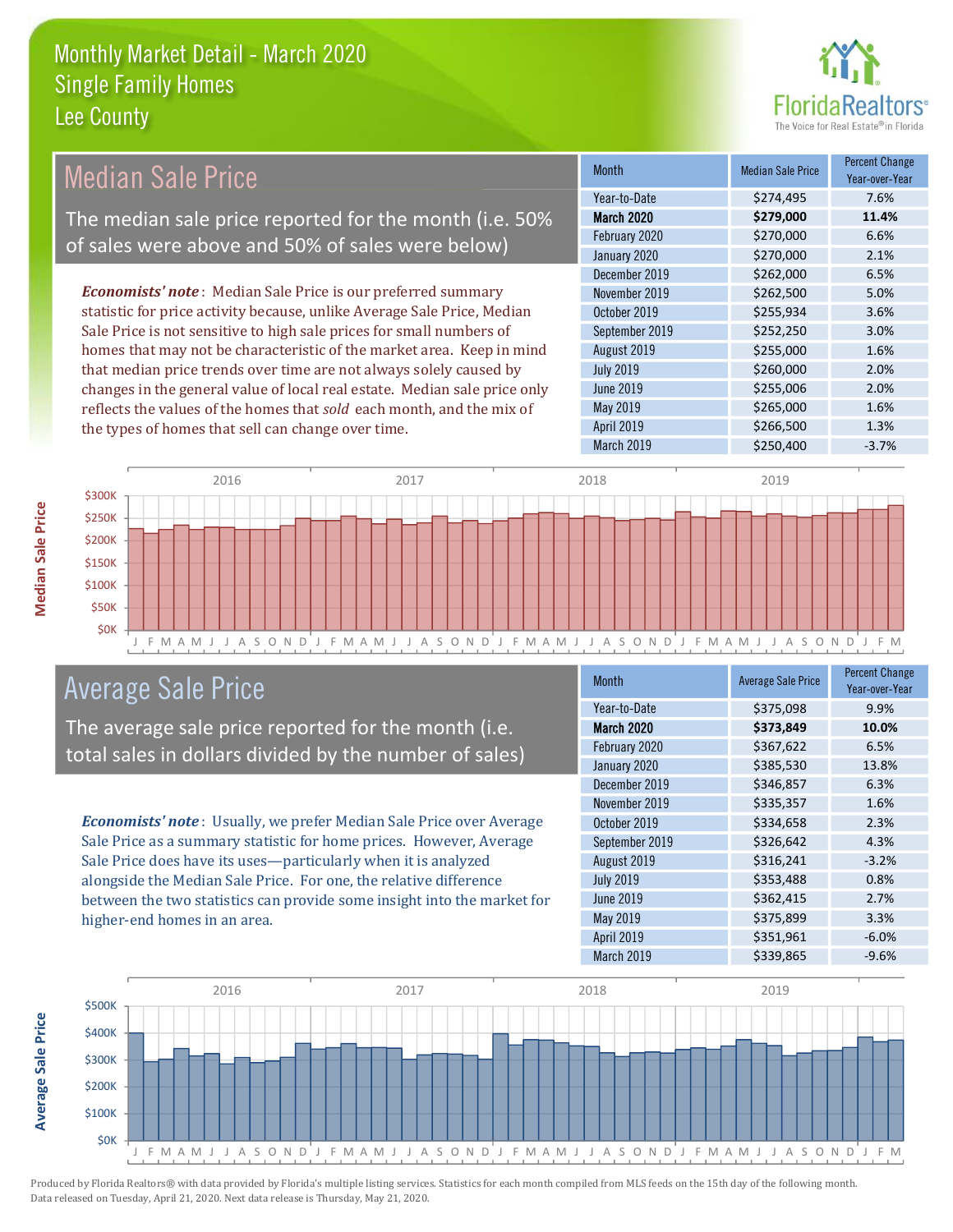

**Dollar Volume** 

\$1.3 Billion

\$529.0 Million

\$380.9 Million

\$351.6 Million

\$423.5 Million

\$335.7 Million

\$362.8 Million

\$345.6 Million

\$380.4 Million

\$445.7 Million

\$455.6 Million

\$569.1 Million

\$479.4 Million

**Percent Change** 

Year-over-Year

30.8%

27.2%

26.1%

42.5%

44.0%

8.3%

12.9%

19.7%

 $-5.9%$ 

9.1% 3.8%

11.7%

 $-12.3%$ 

 $-13.6%$ 

## **Ollar Volume**

The sum of the sale prices for all sales which closed during the month

**Economists' note**: Dollar Volume is simply the sum of all sale prices in a given time period, and can quickly be calculated by multiplying Closed Sales by Average Sale Price. It is a strong indicator of the health of the real estate industry in a market, and is of particular interest to real estate professionals, investors, analysts, and government agencies. Potential home sellers and home buyers, on the other hand, will likely be better served by paying attention to trends in the two components of Dollar Volume (i.e. sales and prices) individually.



**Month** 

Year-to-Date

**March 2020** 

February 2020

January 2020

December 2019

November 2019

September 2019

October 2019

August 2019

**July 2019** 

June 2019

May 2019

April 2019

March 2019

## Median Percent of Original List Price Received

The median of the sale price (as a percentage of the original list price) across all properties selling during the month

**Economists' note:** The Median Percent of Original List Price Received is useful as an indicator of market recovery, since it typically rises as buyers realize that the market may be moving away from them and they need to match the selling price (or better it) in order to get a contract on the house. This is usually the last measure to indicate a market has shifted from down to up, so it is what we would call a lagging indicator.

| <b>Month</b>      | Med. Pct. of Orig.<br><b>List Price Received</b> | <b>Percent Change</b><br>Year-over-Year |
|-------------------|--------------------------------------------------|-----------------------------------------|
| Year-to-Date      | 96.2%                                            | 1.1%                                    |
| <b>March 2020</b> | 96.4%                                            | 1.4%                                    |
| February 2020     | 95.9%                                            | 0.6%                                    |
| January 2020      | 96.2%                                            | 0.9%                                    |
| December 2019     | 96.4%                                            | 0.7%                                    |
| November 2019     | 96.4%                                            | 1.0%                                    |
| October 2019      | 95.8%                                            | 0.1%                                    |
| September 2019    | 95.5%                                            | $-0.5%$                                 |
| August 2019       | 95.5%                                            | $-0.2%$                                 |
| <b>July 2019</b>  | 95.1%                                            | $-0.3%$                                 |
| <b>June 2019</b>  | 95.3%                                            | 0.3%                                    |
| May 2019          | 95.1%                                            | 0.2%                                    |
| April 2019        | 94.8%                                            | $-0.6%$                                 |
| March 2019        | 95.1%                                            | $-0.7%$                                 |

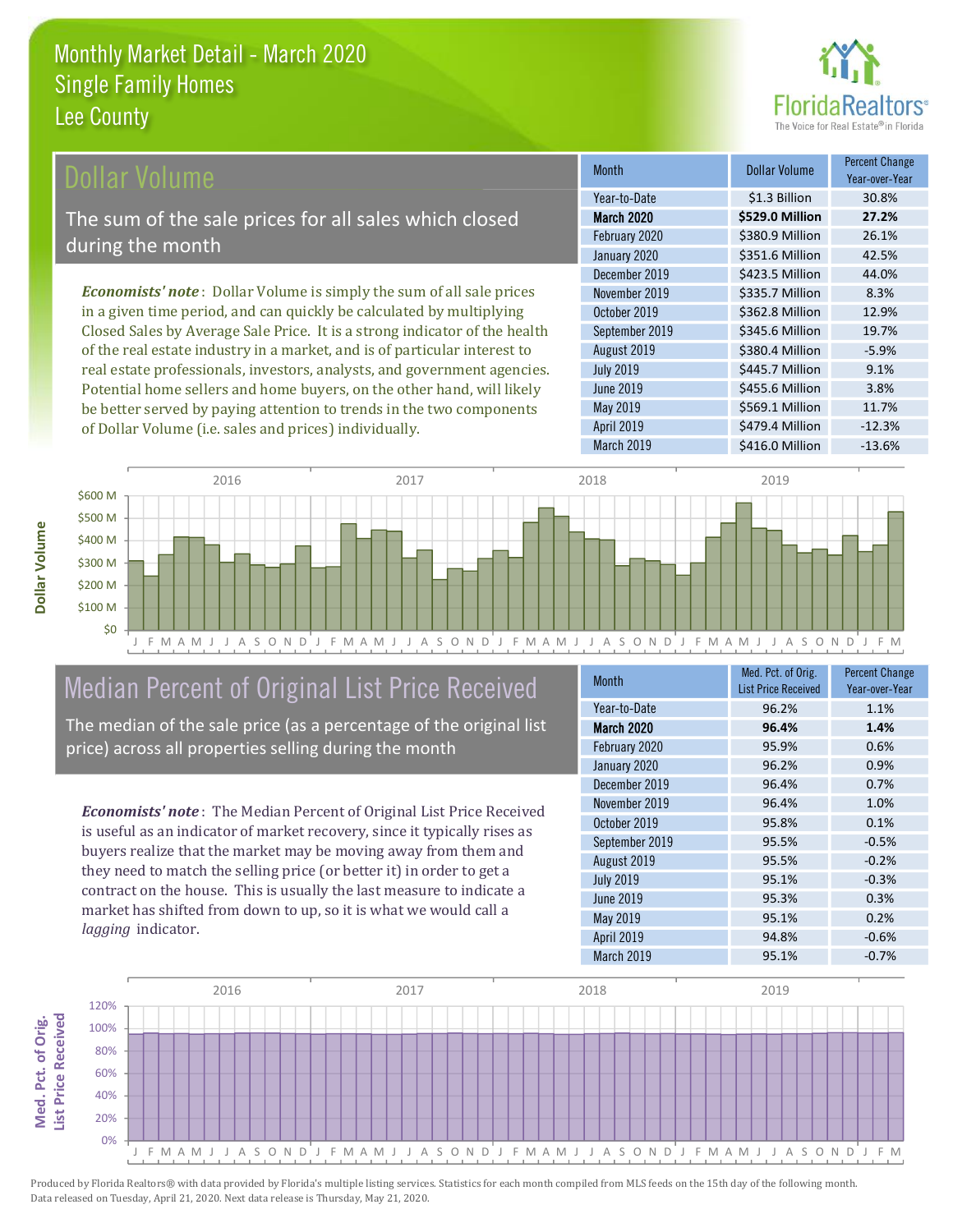

## **Median Time to Contract**

The median number of days between the listing date and contract date for all Closed Sales during the month

**Economists' note**: Like Time to Sale, Time to Contract is a measure of the length of the home selling process calculated for sales which closed during the month. The difference is that Time to Contract measures the number of days between the initial listing of a property and the signing of the contract which eventually led to the closing of the sale. When the gap between Median Time to Contract and Median Time to Sale grows, it is usually a sign of longer closing times and/or declining numbers of cash sales.

| Month            | Median Time to<br>Contract | <b>Percent Change</b><br>Year-over-Year |
|------------------|----------------------------|-----------------------------------------|
| Year-to-Date     | 64 Days                    | $-11.1%$                                |
| March 2020       | 61 Days                    | $-15.3%$                                |
| February 2020    | 75 Days                    | 0.0%                                    |
| January 2020     | 58 Days                    | $-13.4%$                                |
| December 2019    | 57 Days                    | $-9.5%$                                 |
| November 2019    | 67 Days                    | 0.0%                                    |
| October 2019     | 72 Days                    | 22.0%                                   |
| September 2019   | 80 Days                    | 56.9%                                   |
| August 2019      | 82 Days                    | 20.6%                                   |
| <b>July 2019</b> | 73 Days                    | 10.6%                                   |
| <b>June 2019</b> | 71 Days                    | 9.2%                                    |
| May 2019         | 68 Days                    | 7.9%                                    |
| April 2019       | 71 Days                    | 29.1%                                   |
| March 2019       | 72 Days                    | 22.0%                                   |



## **Median Time to Sale**

**Median Time to** 

**Median Time to** 

The median number of days between the listing date and closing date for all Closed Sales during the month

**Economists' note**: Time to Sale is a measure of the length of the home selling process, calculated as the number of days between the initial listing of a property and the closing of the sale. Median Time to Sale is the amount of time the "middle" property selling this month was on the market. That is, 50% of homes selling this month took less time to sell, and 50% of homes took *more* time to sell. Median Time to Sale gives a more accurate picture than Average Time to Sale, which can be skewed upward by small numbers of properties taking an abnormally long time to sell.

| Month            | <b>Median Time to Sale</b> | <b>Percent Change</b><br>Year-over-Year |
|------------------|----------------------------|-----------------------------------------|
| Year-to-Date     | 106 Days                   | $-5.4%$                                 |
| March 2020       | 104 Days                   | $-5.5%$                                 |
| February 2020    | 115 Days                   | 1.8%                                    |
| January 2020     | 99 Days                    | $-11.6%$                                |
| December 2019    | 100 Days                   | 4.2%                                    |
| November 2019    | 111 Days                   | 1.8%                                    |
| October 2019     | 114 Days                   | 9.6%                                    |
| September 2019   | 121 Days                   | 27.4%                                   |
| August 2019      | 121 Days                   | 9.0%                                    |
| <b>July 2019</b> | 115 Days                   | 6.5%                                    |
| <b>June 2019</b> | 112 Days                   | 4.7%                                    |
| <b>May 2019</b>  | 110 Days                   | 3.8%                                    |
| April 2019       | 109 Days                   | 14.7%                                   |
| March 2019       | 110 Days                   | 14.6%                                   |

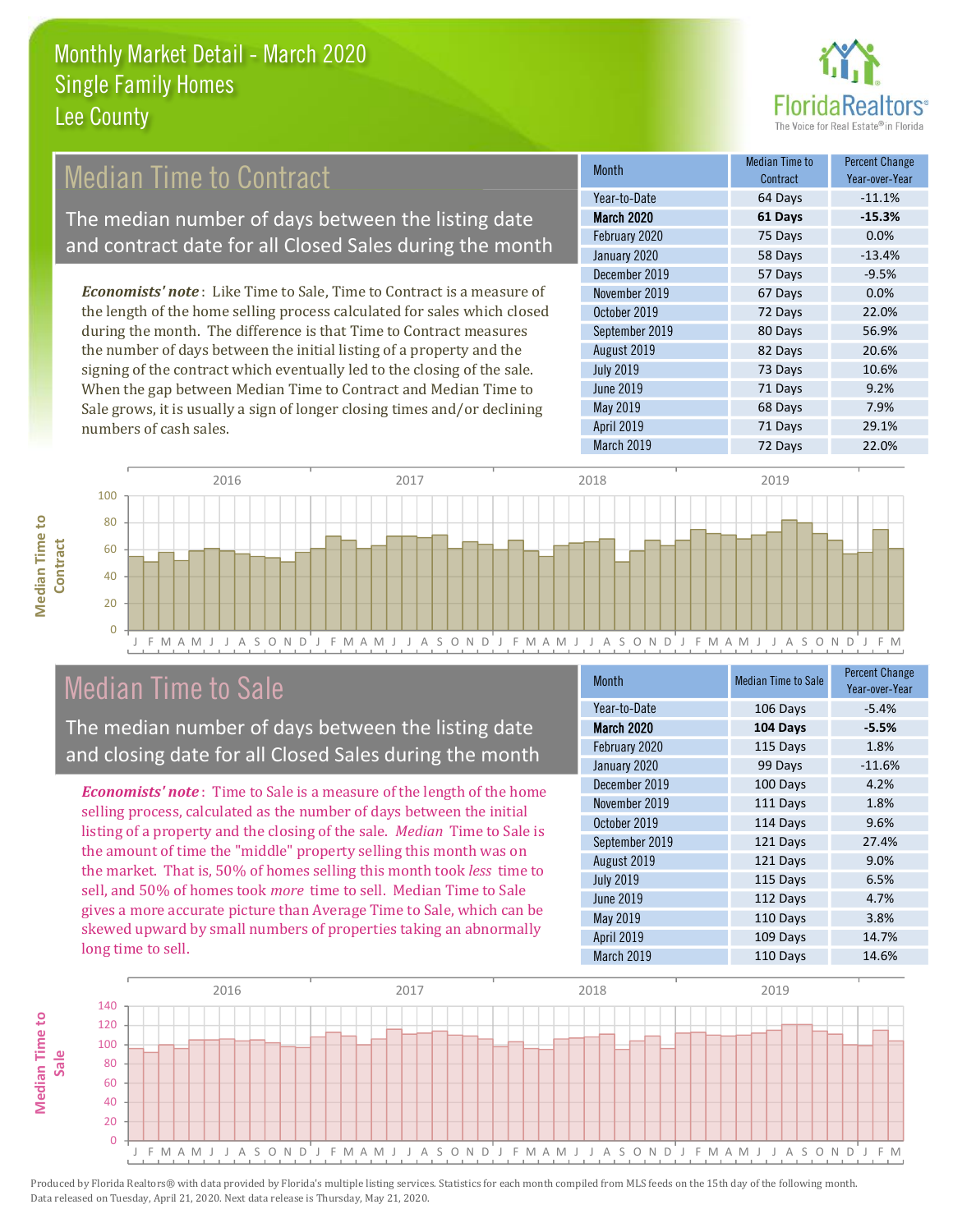

1.4%

5.5%

| <b>New Pending Sales</b>                                                      | <b>Month</b>      | <b>New Pending Sales</b> | <b>Percent Change</b><br>Year-over-Year |
|-------------------------------------------------------------------------------|-------------------|--------------------------|-----------------------------------------|
|                                                                               | Year-to-Date      | 4.367                    | 4.7%                                    |
| The number of listed properties that went under                               | <b>March 2020</b> | 1,259                    | $-21.8%$                                |
| contract during the month                                                     | February 2020     | 1,594                    | 18.2%                                   |
|                                                                               | January 2020      | 1,514                    | 24.9%                                   |
|                                                                               | December 2019     | 1,041                    | 22.2%                                   |
| <b>Economists' note:</b> Because of the typical length of time it takes for a | November 2019     | 1,175                    | 28.0%                                   |
| sale to close, economists consider Pending Sales to be a decent               | October 2019      | 1,275                    | 15.2%                                   |
| indicator of potential future Closed Sales. It is important to bear in        | September 2019    | 1,158                    | 19.6%                                   |
| mind, however, that not all Pending Sales will be closed successfully.        | August 2019       | 1,261                    | 2.9%                                    |
| So, the effectiveness of Pending Sales as a future indicator of Closed        | <b>July 2019</b>  | 1,333                    | 4.5%                                    |
| Sales is susceptible to changes in market conditions such as the              | <b>June 2019</b>  | 1,385                    | 9.3%                                    |

May 2019

April 2019



# **New Listings**

distressed properties for sale.

The number of properties put onto the market during the month

availability of financing for homebuyers and the inventory of

Economists' note: New Listings tend to rise in delayed response to increasing prices, so they are often seen as a lagging indicator of market health. As prices rise, potential sellers raise their estimations of value—and in the most recent cycle, rising prices have freed up many potential sellers who were previously underwater on their mortgages. Note that in our calculations, we take care to not include properties that were recently taken off the market and quickly relisted, since these are not really new listings.

| <b>Month</b>     | <b>New Listings</b> | <b>Percent Change</b><br>Year-over-Year |
|------------------|---------------------|-----------------------------------------|
| Year-to-Date     | 4,880               | $-9.6%$                                 |
| March 2020       | 1,501               | $-9.1%$                                 |
| February 2020    | 1,583               | $-4.0%$                                 |
| January 2020     | 1,796               | $-14.4%$                                |
| December 2019    | 1,177               | $-5.7%$                                 |
| November 2019    | 1,384               | $-7.5%$                                 |
| October 2019     | 1,634               | 3.5%                                    |
| September 2019   | 1,229               | $-3.7%$                                 |
| August 2019      | 1,169               | $-17.8%$                                |
| <b>July 2019</b> | 1,279               | $-5.7%$                                 |
| <b>June 2019</b> | 1,184               | $-5.6%$                                 |
| May 2019         | 1,413               | $-3.2%$                                 |
| April 2019       | 1,518               | 0.5%                                    |
| March 2019       | 1,651               | $-6.1%$                                 |

1,525

1,657



Produced by Florida Realtors® with data provided by Florida's multiple listing services. Statistics for each month compiled from MLS feeds on the 15th day of the following month. Data released on Tuesday, April 21, 2020. Next data release is Thursday, May 21, 2020.

**New Listings**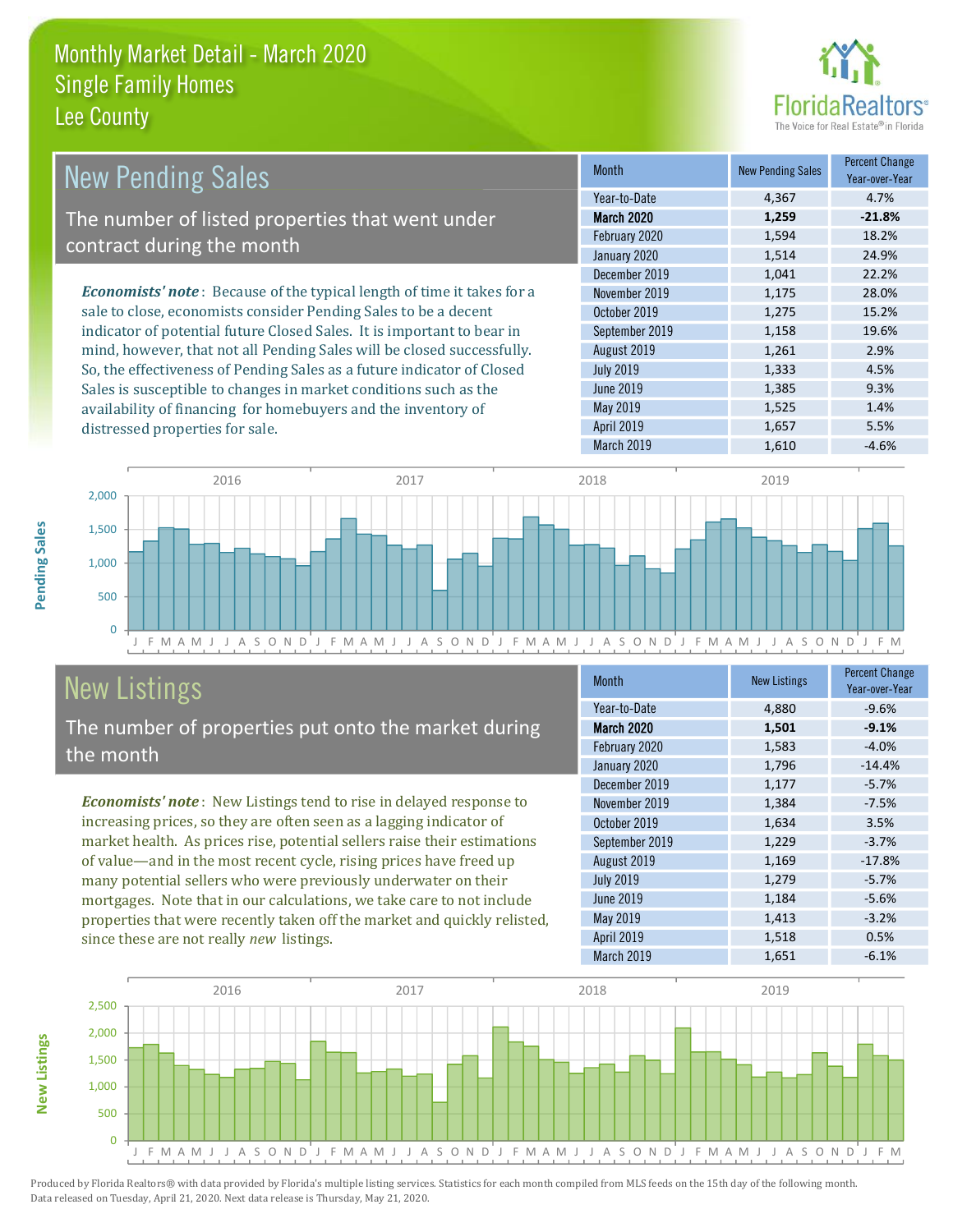

## **Inventory (Active Listings)** The number of property listings active at the end of the month

**Economists' note:** There are a number of ways to define and calculate Inventory. Our method is to simply count the number of active listings on the last day of the month, and hold this number to compare with the same month the following year. Inventory rises when New Listings are outpacing the number of listings that go off-market (regardless of whether they actually sell). Likewise, it falls when New Listings aren't keeping up with the rate at which homes are going off-market.

| <b>Month</b>             | Inventory | <b>Percent Change</b><br>Year-over-Year |
|--------------------------|-----------|-----------------------------------------|
| <b>YTD (Monthly Avg)</b> | 5,446     | $-23.3%$                                |
| March 2020               | 5,416     | $-22.6%$                                |
| February 2020            | 5,402     | $-24.9%$                                |
| January 2020             | 5,519     | $-22.3%$                                |
| December 2019            | 5,312     | $-16.6%$                                |
| November 2019            | 5,322     | $-14.3%$                                |
| October 2019             | 5,281     | $-9.3%$                                 |
| September 2019           | 4,977     | $-8.6%$                                 |
| August 2019              | 5,100     | $-3.9%$                                 |
| <b>July 2019</b>         | 5,422     | 1.8%                                    |
| June 2019                | 5,724     | 5.6%                                    |
| May 2019                 | 6,234     | 7.7%                                    |
| <b>April 2019</b>        | 6,633     | 10.2%                                   |
| March 2019               | 6.994     | 12.1%                                   |



## **Months Supply of Inventory**

An estimate of the number of months it will take to deplete the current Inventory given recent sales rates

**Economists' note:** MSI is a useful indicator of market conditions. The benchmark for a balanced market (favoring neither buyer nor seller) is 5.5 months of inventory. Anything higher is traditionally a buyers' market, and anything lower is a sellers' market. There is no single accepted way of calculating MSI. A common method is to divide current Inventory by the most recent month's Closed Sales count, but this count is a usually poor predictor of future Closed Sales due to seasonal cycles. To eliminate seasonal effects, we use the 12-month average of monthly Closed Sales instead.

| <b>Month</b>             | <b>Months Supply</b> | <b>Percent Change</b><br>Year-over-Year |
|--------------------------|----------------------|-----------------------------------------|
| <b>YTD (Monthly Avg)</b> | 4.6                  | $-29.2%$                                |
| <b>March 2020</b>        | 4.5                  | $-29.7%$                                |
| February 2020            | 4.6                  | $-30.3%$                                |
| January 2020             | 4.7                  | $-27.7%$                                |
| December 2019            | 4.6                  | $-19.3%$                                |
| November 2019            | 4.7                  | $-14.5%$                                |
| October 2019             | 4.7                  | $-9.6%$                                 |
| September 2019           | 4.5                  | $-8.2%$                                 |
| August 2019              | 4.6                  | $-6.1%$                                 |
| <b>July 2019</b>         | 4.9                  | 0.0%                                    |
| June 2019                | 5.2                  | 2.0%                                    |
| May 2019                 | 5.7                  | 5.6%                                    |
| April 2019               | 6.1                  | 7.0%                                    |
| March 2019               | 6.4                  | 6.7%                                    |

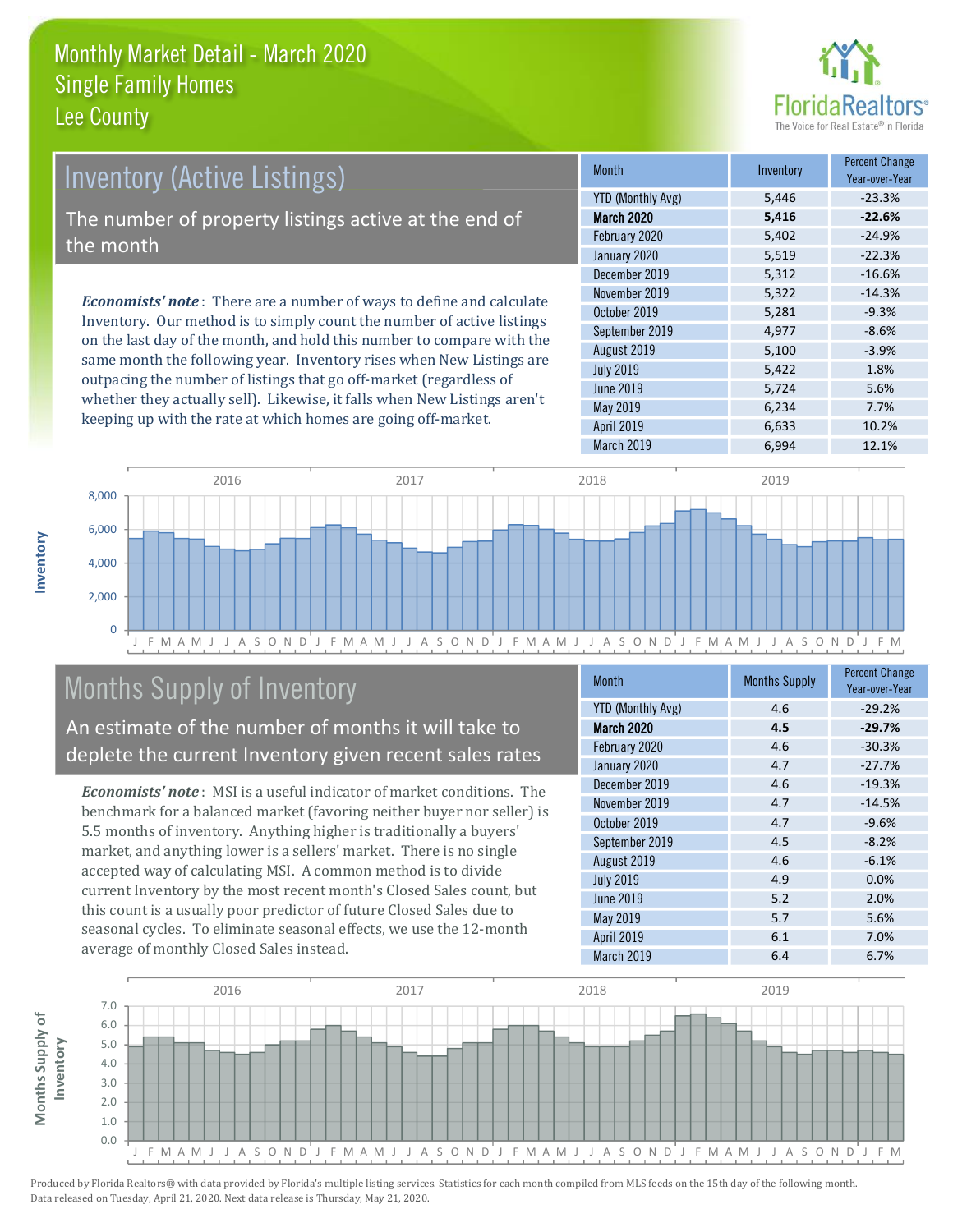■ March 2019



#### **Percent Change Closed Sales by Sale Price Closed Sales** Sale Price Year-over-Year Less than \$50,000  $\mathbf{1}$  $N/A$ The number of sales transactions which closed during  $$50.000 - $99.999$  $12$  $-25.0%$ the month 49  $$100,000 - $149,999$  $-35.5%$ **Economists' note:** Closed Sales are one of the simplest—yet most \$150,000 - \$199.999 232  $-4.5%$ important-indicators for the residential real estate market. When \$200.000 - \$249.999 288 9.5% comparing Closed Sales across markets of different sizes, we \$250,000 - \$299.999 189 10.5% recommend comparing the percent changes in sales rather than the number of sales. Closed Sales (and many other market metrics) are \$300,000 - \$399,999 294 50.8% affected by seasonal cycles, so actual trends are more accurately \$400,000 - \$599,999 203 40.0% represented by year-over-year changes (i.e. comparing a month's sales \$600.000 - \$999.999 12.2% 92 to the amount of sales in the same month in the previous year), rather than changes from one month to the next. \$1,000,000 or more 55 66.7%



March 2020

## **Median Time to Contract by Sale Price** The median number of days between the listing date and contract date for all Closed Sales during the month

**Economists' note**: Like Time to Sale. Time to Contract is a measure of the length of the home selling process calculated for sales which closed during the month. The difference is that Time to Contract measures the number of days between the initial listing of a property and the signing of the contract which eventually led to the closing of the sale. When the gap between Median Time to Contract and Median Time to Sale grows, it is usually a sign of longer closing times and/or declining numbers of cash sales.

| Sale Price            | <b>Median Time to</b><br>Contract | <b>Percent Change</b><br>Year-over-Year |
|-----------------------|-----------------------------------|-----------------------------------------|
| Less than \$50,000    | 8 Days                            | N/A                                     |
| $$50,000 - $99,999$   | 38 Days                           | $-36.7%$                                |
| $$100,000 - $149,999$ | 40 Days                           | $-11.1%$                                |
| $$150,000 - $199,999$ | 56 Days                           | 3.7%                                    |
| \$200,000 - \$249,999 | 63 Days                           | $-16.0%$                                |
| \$250,000 - \$299,999 | 50 Days                           | $-35.9%$                                |
| \$300,000 - \$399,999 | 56 Days                           | $-31.7%$                                |
| \$400,000 - \$599,999 | 74 Days                           | $-30.8%$                                |
| \$600,000 - \$999,999 | 74 Days                           | $-18.7%$                                |
| \$1,000,000 or more   | 132 Davs                          | 4.8%                                    |



**Closed Sales** 

**Median Time to Contract**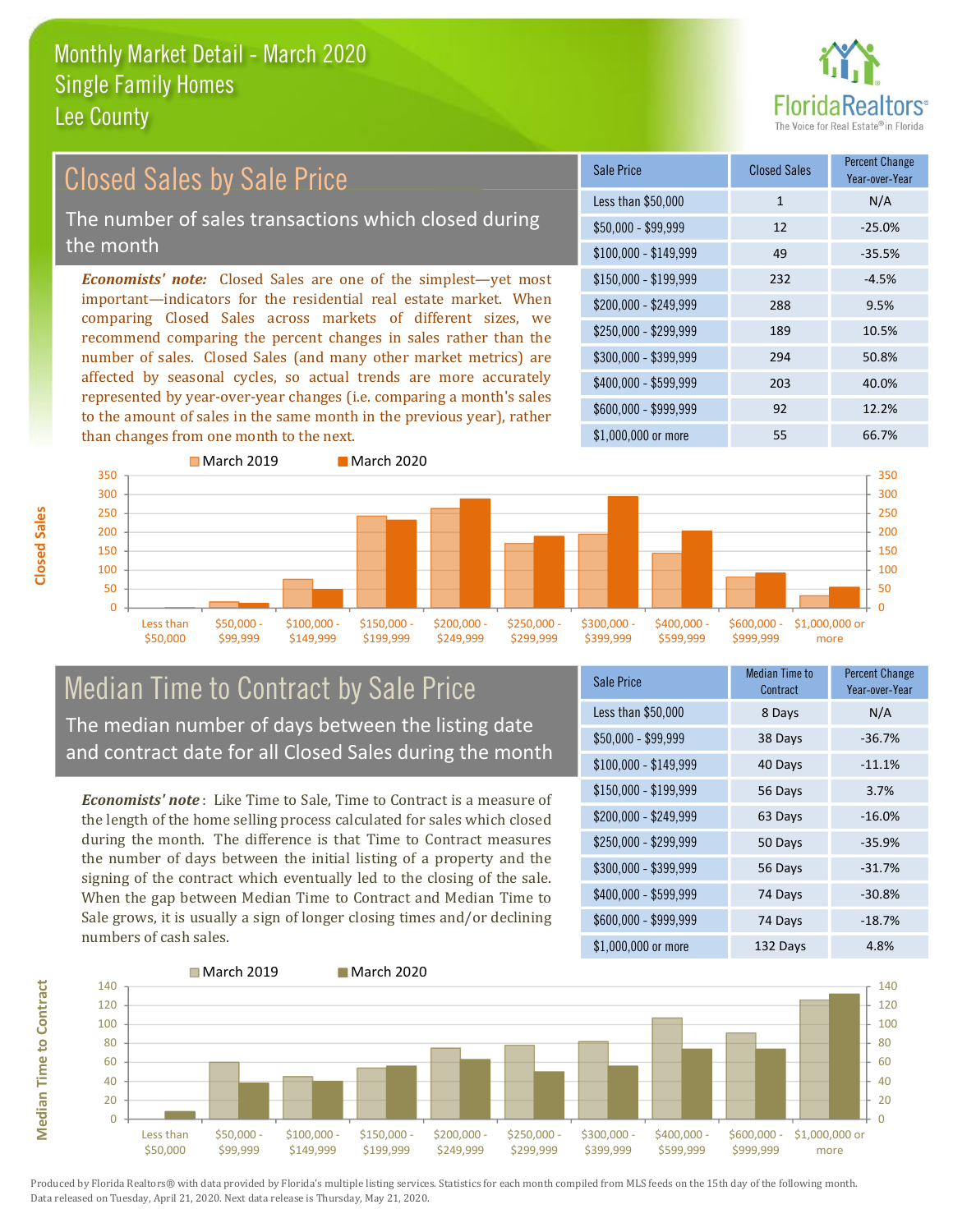

## **New Listings by Initial Listing Price** The number of properties put onto the market during

the month

Economists' note: New Listings tend to rise in delayed response to increasing prices, so they are often seen as a lagging indicator of market health. As prices rise, potential sellers raise their estimations of value—and in the most recent cycle, rising prices have freed up many potential sellers who were previously underwater on their mortgages. Note that in our calculations, we take care to not include properties that were recently taken off the market and quickly relisted, since these are not really new listings.

| <b>Initial Listing Price</b> | <b>New Listings</b> | <b>Percent Change</b><br>Year-over-Year |
|------------------------------|---------------------|-----------------------------------------|
| Less than \$50,000           | $\overline{2}$      | 100.0%                                  |
| $$50,000 - $99,999$          | 19                  | 35.7%                                   |
| $$100,000 - $149,999$        | 58                  | $-19.4%$                                |
| \$150,000 - \$199,999        | 227                 | $-20.4%$                                |
| \$200,000 - \$249,999        | 298                 | $-7.2%$                                 |
| \$250,000 - \$299,999        | 230                 | $-10.5%$                                |
| \$300,000 - \$399,999        | 270                 | $-0.7%$                                 |
| \$400,000 - \$599,999        | 238                 | 1.7%                                    |
| \$600,000 - \$999,999        | 106                 | $-7.8%$                                 |
| \$1,000,000 or more          | 53                  | $-33.8%$                                |



## **Inventory by Current Listing Price** The number of property listings active at the end of the month

**Economists' note**: There are a number of ways to define and calculate Inventory. Our method is to simply count the number of active listings on the last day of the month, and hold this number to compare with the same month the following year. Inventory rises when New Listings are outpacing the number of listings that go off-market (regardless of whether they actually sell). Likewise, it falls when New Listings aren't keeping up with the rate at which homes are going off-market.

| <b>Current Listing Price</b> | Inventory    | Percent Unange<br>Year-over-Year |
|------------------------------|--------------|----------------------------------|
| Less than \$50,000           | $\mathbf{1}$ | $-66.7%$                         |
| $$50,000 - $99,999$          | 22           | $-51.1%$                         |
| $$100,000 - $149,999$        | 144          | $-12.7%$                         |
| $$150,000 - $199,999$        | 528          | $-39.7%$                         |
| \$200,000 - \$249,999        | 799          | $-22.1%$                         |
| \$250,000 - \$299,999        | 624          | $-30.5%$                         |
| \$300,000 - \$399,999        | 920          | $-21.4%$                         |
| \$400,000 - \$599,999        | 1,060        | $-16.1%$                         |
| \$600,000 - \$999,999        | 714          | $-12.6%$                         |
| $$1$ 000 000 or more         | 60A          | $-17.3%$                         |



Produced by Florida Realtors® with data provided by Florida's multiple listing services. Statistics for each month compiled from MLS feeds on the 15th day of the following month. Data released on Tuesday, April 21, 2020. Next data release is Thursday, May 21, 2020.

nventory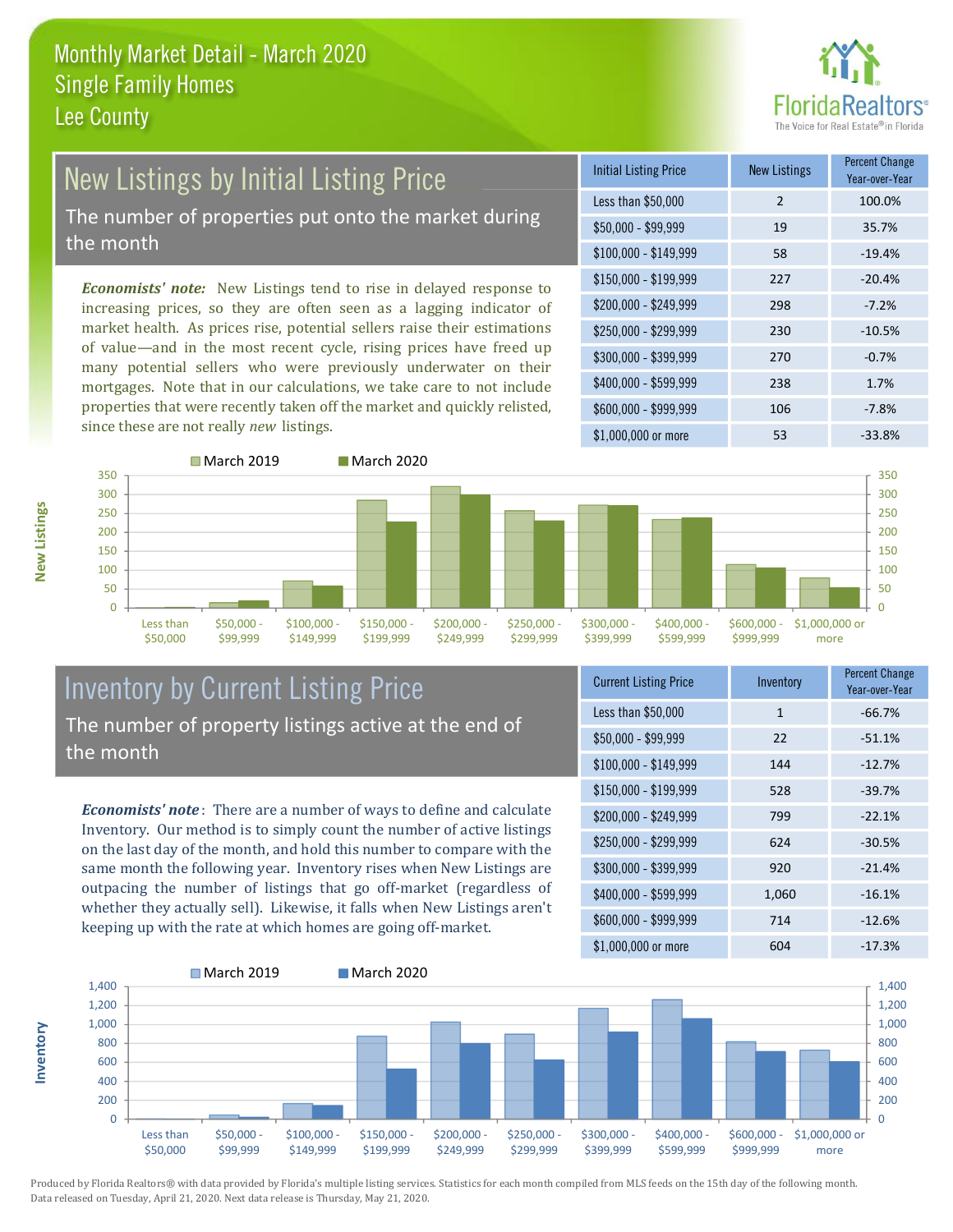#### Monthly Distressed Market - March 2020 **Single Family Homes** Lee County



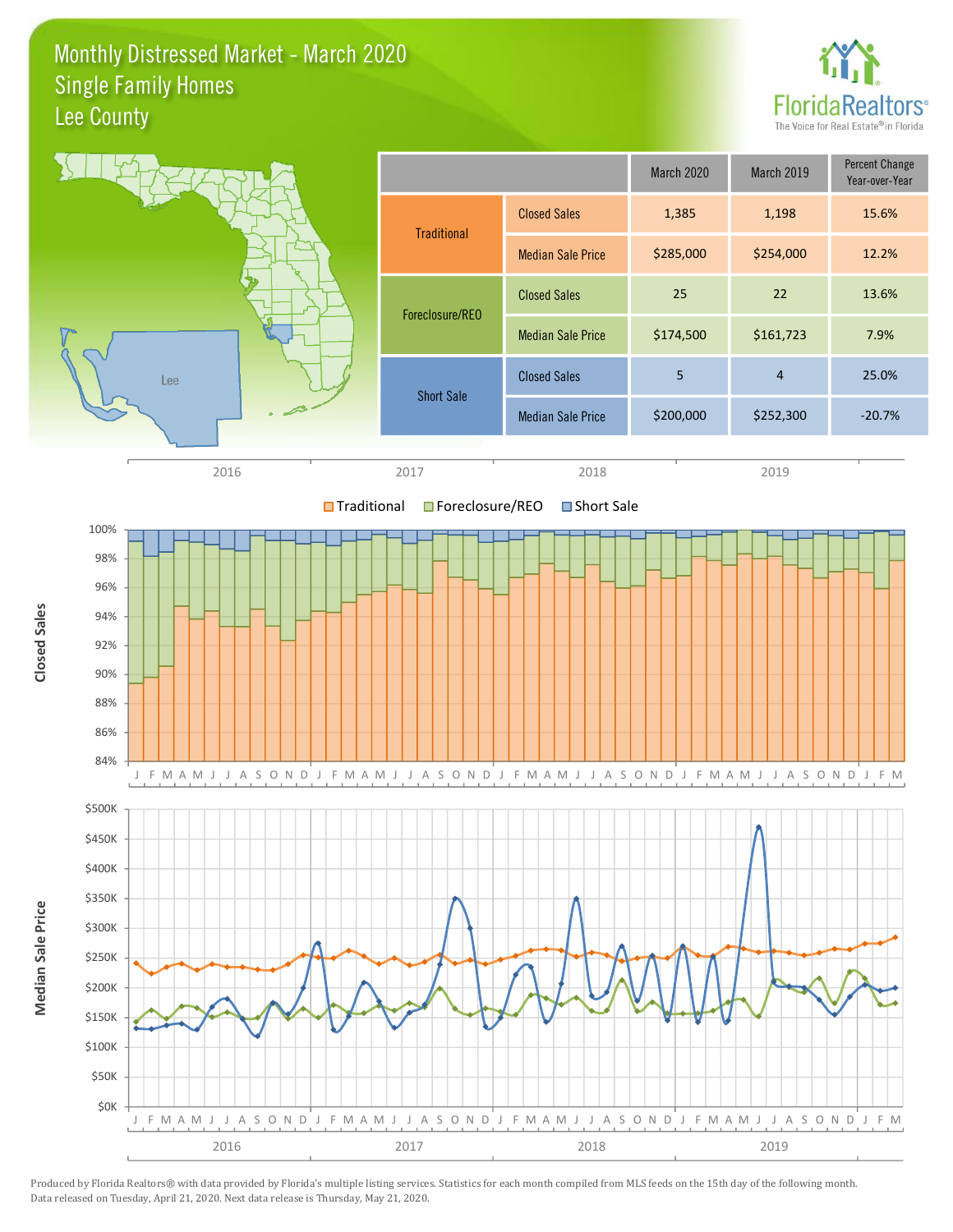



| <b>Summary Statistics</b>                                       | <b>March 2020</b> | March 2019      | <b>Percent Change</b><br>Year-over-Year |
|-----------------------------------------------------------------|-------------------|-----------------|-----------------------------------------|
| <b>Closed Sales</b>                                             | 754               | 648             | 16.4%                                   |
| Paid in Cash                                                    | 452               | 389             | 16.2%                                   |
| <b>Median Sale Price</b>                                        | \$205,000         | \$194,000       | 5.7%                                    |
| <b>Average Sale Price</b>                                       | \$268,757         | \$253,979       | 5.8%                                    |
| Dollar Volume                                                   | \$202.6 Million   | \$164.6 Million | 23.1%                                   |
| <b>Median Percent of Original</b><br><b>List Price Received</b> | 95.3%             | 94.5%           | 0.8%                                    |
| <b>Median Time to Contract</b>                                  | 70 Days           | 59 Days         | 18.6%                                   |
| <b>Median Time to Sale</b>                                      | 102 Days          | 96 Days         | 6.3%                                    |
| <b>New Pending Sales</b>                                        | 616               | 918             | $-32.9%$                                |
| <b>New Listings</b>                                             | 759               | 838             | $-9.4%$                                 |
| <b>Pending Inventory</b>                                        | 790               | 1,075           | $-26.5%$                                |
| <b>Inventory (Active Listings)</b>                              | 3,042             | 3,969           | $-23.4%$                                |
| <b>Months Supply of Inventory</b>                               | 5.1               | 7.4             | $-31.1%$                                |

## **Closed Sales**

The number of sales transactions which closed during the month

**Economists' note:** Closed Sales are one of the simplest-yet most important-indicators for the residential real estate market. When comparing Closed Sales across markets of different sizes, we recommend comparing the percent changes in sales rather than the number of sales. Closed Sales (and many other market metrics) are affected by seasonal cycles, so actual trends are more accurately represented by year-over-year changes (i.e. comparing a month's sales to the amount of sales in the same month in the previous year), rather than changes from one month to the next.

| <b>Month</b>      | <b>Closed Sales</b> | <b>Percent Change</b><br>Year-over-Year |
|-------------------|---------------------|-----------------------------------------|
| Year-to-Date      | 1,848               | 17.3%                                   |
| <b>March 2020</b> | 754                 | 16.4%                                   |
| February 2020     | 605                 | 19.6%                                   |
| January 2020      | 489                 | 15.9%                                   |
| December 2019     | 615                 | 51.1%                                   |
| November 2019     | 474                 | 4.9%                                    |
| October 2019      | 512                 | 17.4%                                   |
| September 2019    | 445                 | 0.0%                                    |
| August 2019       | 493                 | $-12.1%$                                |
| <b>July 2019</b>  | 586                 | 17.2%                                   |
| <b>June 2019</b>  | 592                 | 1.4%                                    |
| May 2019          | 802                 | 8.7%                                    |
| <b>April 2019</b> | 823                 | 6.9%                                    |
| March 2019        | 648                 | $-15.7%$                                |

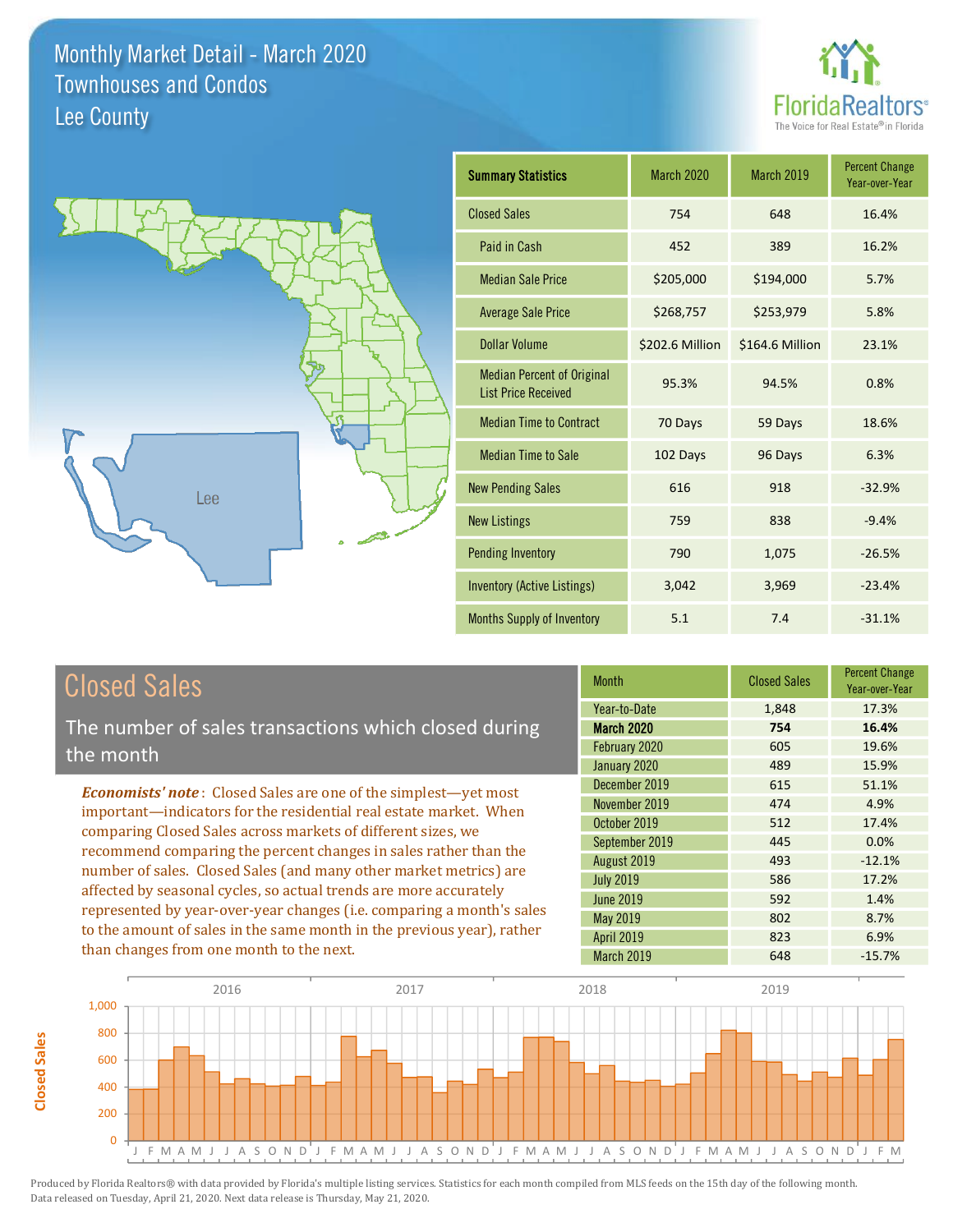

10.1%

11.4%

7.4%

| Cash Sales                                                                     | <b>Month</b>      | <b>Cash Sales</b> | <b>Percent Change</b><br>Year-over-Year |
|--------------------------------------------------------------------------------|-------------------|-------------------|-----------------------------------------|
|                                                                                | Year-to-Date      | 1,085             | 13.3%                                   |
| The number of Closed Sales during the month in which                           | <b>March 2020</b> | 452               | 16.2%                                   |
| buyers exclusively paid in cash                                                | February 2020     | 359               | 10.8%                                   |
|                                                                                | January 2020      | 274               | 11.8%                                   |
|                                                                                | December 2019     | 342               | 44.9%                                   |
|                                                                                | November 2019     | 247               | $-6.4%$                                 |
| <b>Economists' note:</b> Cash Sales can be a useful indicator of the extent to | October 2019      | 245               | $-0.8%$                                 |
| which investors are participating in the market. Why? Investors are            | September 2019    | 234               | 7.3%                                    |
| far more likely to have the funds to purchase a home available up front,       | August 2019       | 242               | $-12.3%$                                |
| whereas the typical homebuyer requires a mortgage or some other                | <b>July 2019</b>  | 296               | 17.9%                                   |

**June 2019** 

May 2019

April 2019



## Cash Sales as a Percentage of Closed Sales

form of financing. There are, of course, many possible exceptions, so

this statistic should be interpreted with care.

The percentage of Closed Sales during the month which were Cash Sales

**Economists' note:** This statistic is simply another way of viewing Cash Sales. The remaining percentages of Closed Sales (i.e. those not paid fully in cash) each month involved some sort of financing, such as mortgages, owner/seller financing, assumed loans, etc.

| <b>Month</b>      | <b>Percent of Closed</b><br>Sales Paid in Cash | <b>Percent Change</b><br>Year-over-Year |
|-------------------|------------------------------------------------|-----------------------------------------|
| Year-to-Date      | 58.7%                                          | $-3.5%$                                 |
| <b>March 2020</b> | 59.9%                                          | $-0.2%$                                 |
| February 2020     | 59.3%                                          | $-7.3%$                                 |
| January 2020      | 56.0%                                          | $-3.6%$                                 |
| December 2019     | 55.6%                                          | $-4.1%$                                 |
| November 2019     | 52.1%                                          | $-10.8%$                                |
| October 2019      | 47.9%                                          | $-15.5%$                                |
| September 2019    | 52.6%                                          | 7.3%                                    |
| August 2019       | 49.1%                                          | $-0.2%$                                 |
| <b>July 2019</b>  | 50.5%                                          | 0.6%                                    |
| <b>June 2019</b>  | 55.2%                                          | 8.4%                                    |
| May 2019          | 55.9%                                          | 2.6%                                    |
| <b>April 2019</b> | 61.5%                                          | 0.5%                                    |
| March 2019        | 60.0%                                          | 0.3%                                    |

327

448

506

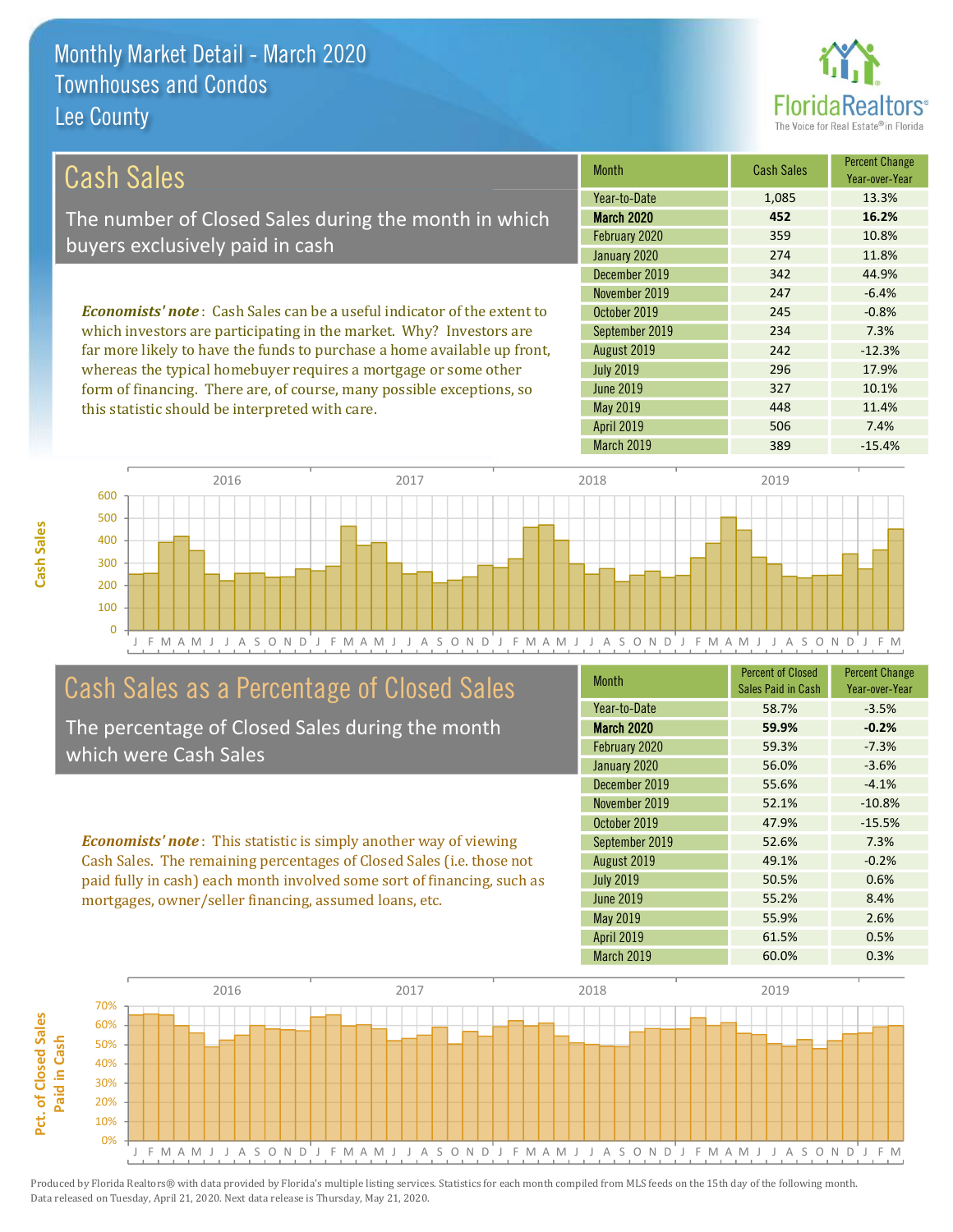

## **Median Sale Price**

The median sale price reported for the month (i.e. 50% of sales were above and 50% of sales were below)

**Economists' note**: Median Sale Price is our preferred summary statistic for price activity because, unlike Average Sale Price, Median Sale Price is not sensitive to high sale prices for small numbers of homes that may not be characteristic of the market area. Keep in mind that median price trends over time are not always solely caused by changes in the general value of local real estate. Median sale price only reflects the values of the homes that sold each month, and the mix of the types of homes that sell can change over time.

| <b>Month</b>      | <b>Median Sale Price</b> | <b>Percent Change</b><br>Year-over-Year |
|-------------------|--------------------------|-----------------------------------------|
| Year-to-Date      | \$205,000                | 7.9%                                    |
| <b>March 2020</b> | \$205,000                | 5.7%                                    |
| February 2020     | \$200,000                | 6.0%                                    |
| January 2020      | \$205,000                | 8.2%                                    |
| December 2019     | \$207,500                | 1.2%                                    |
| November 2019     | \$195,000                | 4.3%                                    |
| October 2019      | \$180,000                | $-5.0%$                                 |
| September 2019    | \$188,900                | $-1.6%$                                 |
| August 2019       | \$180,000                | $-4.3%$                                 |
| <b>July 2019</b>  | \$185,000                | 4.4%                                    |
| <b>June 2019</b>  | \$190,000                | $-5.0%$                                 |
| <b>May 2019</b>   | \$206,500                | 7.8%                                    |
| <b>April 2019</b> | \$205,000                | 3.5%                                    |
| March 2019        | \$194,000                | 2.1%                                    |



## **Average Sale Price**

The average sale price reported for the month (i.e. total sales in dollars divided by the number of sales)

Economists' note: Usually, we prefer Median Sale Price over Average Sale Price as a summary statistic for home prices. However, Average Sale Price does have its uses-particularly when it is analyzed alongside the Median Sale Price. For one, the relative difference between the two statistics can provide some insight into the market for higher-end homes in an area.

| Month             | <b>Average Sale Price</b> | <b>Percent Change</b><br>Year-over-Year |
|-------------------|---------------------------|-----------------------------------------|
| Year-to-Date      | \$268,415                 | 8.7%                                    |
| <b>March 2020</b> | \$268,757                 | 5.8%                                    |
| February 2020     | \$253,985                 | 4.3%                                    |
| January 2020      | \$285,740                 | 18.7%                                   |
| December 2019     | \$263,489                 | $-13.4%$                                |
| November 2019     | \$241,365                 | $-3.6%$                                 |
| October 2019      | \$223,428                 | $-4.8%$                                 |
| September 2019    | \$236,139                 | $-0.6%$                                 |
| August 2019       | \$235,635                 | 3.6%                                    |
| <b>July 2019</b>  | \$225,300                 | 1.4%                                    |
| <b>June 2019</b>  | \$251,648                 | $-2.0%$                                 |
| May 2019          | \$270,878                 | 11.1%                                   |
| <b>April 2019</b> | \$269,437                 | 2.4%                                    |
| March 2019        | \$253,979                 | 4.6%                                    |



**Median Sale Price**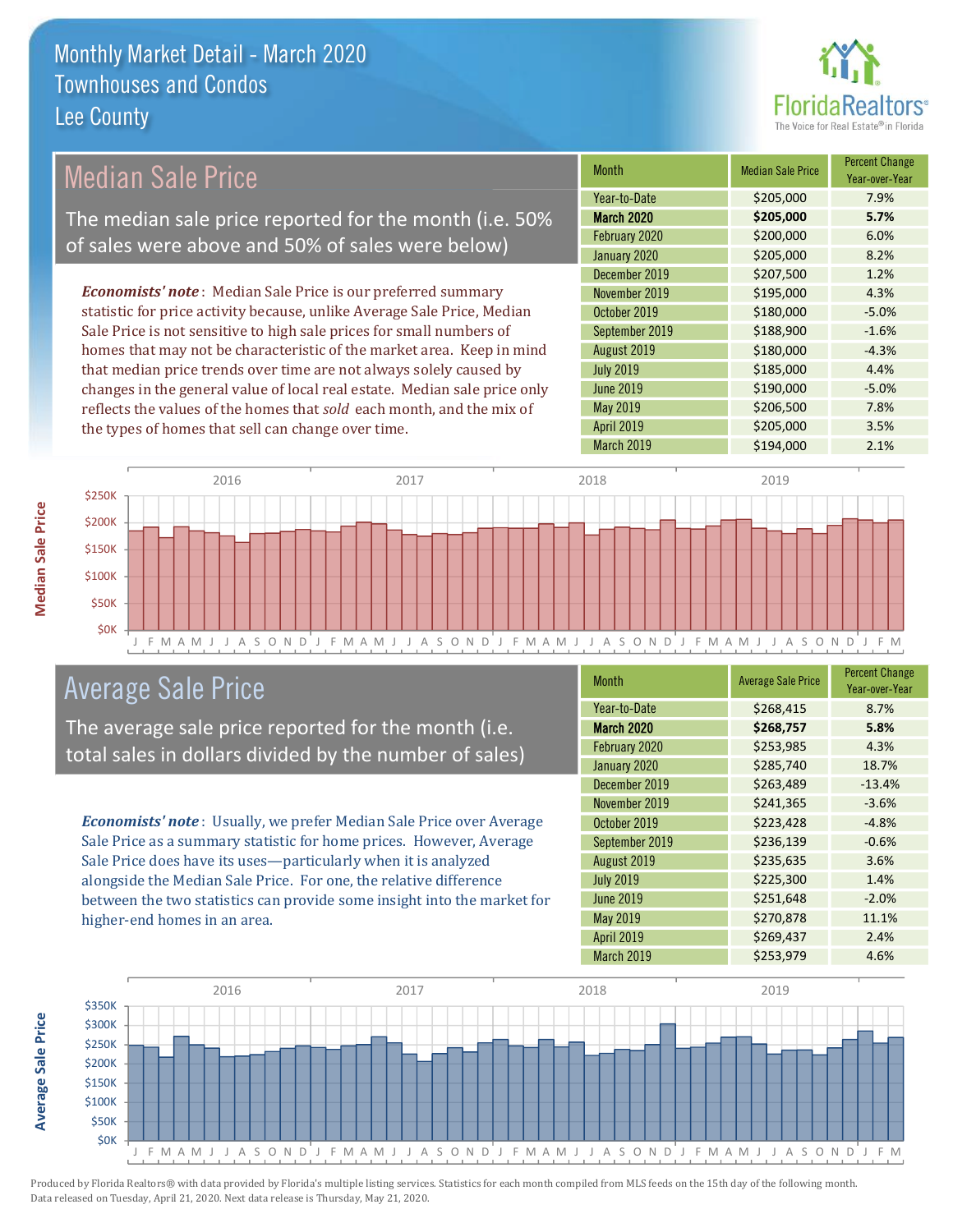

## ollar Volume

The sum of the sale prices for all sales which closed during the month

**Economists' note**: Dollar Volume is simply the sum of all sale prices in a given time period, and can quickly be calculated by multiplying Closed Sales by Average Sale Price. It is a strong indicator of the health of the real estate industry in a market, and is of particular interest to real estate professionals, investors, analysts, and government agencies. Potential home sellers and home buyers, on the other hand, will likely be better served by paying attention to trends in the two components of Dollar Volume (i.e. sales and prices) individually.

| Month             | <b>Dollar Volume</b> | <b>Percent Change</b><br>Year-over-Year |
|-------------------|----------------------|-----------------------------------------|
| Year-to-Date      | \$496.0 Million      | 27.4%                                   |
| <b>March 2020</b> | \$202.6 Million      | 23.1%                                   |
| February 2020     | \$153.7 Million      | 24.8%                                   |
| January 2020      | \$139.7 Million      | 37.6%                                   |
| December 2019     | \$162.0 Million      | 30.8%                                   |
| November 2019     | \$114.4 Million      | 1.1%                                    |
| October 2019      | \$114.4 Million      | 11.8%                                   |
| September 2019    | \$105.1 Million      | $-0.6%$                                 |
| August 2019       | \$116.2 Million      | $-8.9%$                                 |
| <b>July 2019</b>  | \$132.0 Million      | 18.8%                                   |
| <b>June 2019</b>  | \$149.0 Million      | $-0.7%$                                 |
| May 2019          | \$217.2 Million      | 20.7%                                   |
| <b>April 2019</b> | \$221.7 Million      | 9.4%                                    |
| March 2019        | \$164.6 Million      | $-11.8%$                                |



## Median Percent of Original List Price Received

The median of the sale price (as a percentage of the original list price) across all properties selling during the month

**Economists' note:** The Median Percent of Original List Price Received is useful as an indicator of market recovery, since it typically rises as buyers realize that the market may be moving away from them and they need to match the selling price (or better it) in order to get a contract on the house. This is usually the last measure to indicate a market has shifted from down to up, so it is what we would call a lagging indicator.

| <b>Month</b>      | Med. Pct. of Orig.<br><b>List Price Received</b> | <b>Percent Change</b><br>Year-over-Year |
|-------------------|--------------------------------------------------|-----------------------------------------|
| Year-to-Date      | 95.1%                                            | 0.6%                                    |
| <b>March 2020</b> | 95.3%                                            | 0.8%                                    |
| February 2020     | 94.7%                                            | 0.4%                                    |
| January 2020      | 95.2%                                            | 0.4%                                    |
| December 2019     | 95.1%                                            | 0.1%                                    |
| November 2019     | 95.0%                                            | $-0.2%$                                 |
| October 2019      | 94.9%                                            | $-0.1%$                                 |
| September 2019    | 94.4%                                            | 0.3%                                    |
| August 2019       | 94.3%                                            | 0.0%                                    |
| <b>July 2019</b>  | 93.8%                                            | $-0.1%$                                 |
| <b>June 2019</b>  | 94.5%                                            | 0.9%                                    |
| May 2019          | 93.8%                                            | 0.0%                                    |
| <b>April 2019</b> | 94.0%                                            | $-0.4%$                                 |
| March 2019        | 94.5%                                            | 0.1%                                    |



Produced by Florida Realtors® with data provided by Florida's multiple listing services. Statistics for each month compiled from MLS feeds on the 15th day of the following month. Data released on Tuesday, April 21, 2020. Next data release is Thursday, May 21, 2020.

Med. Pct. of Orig.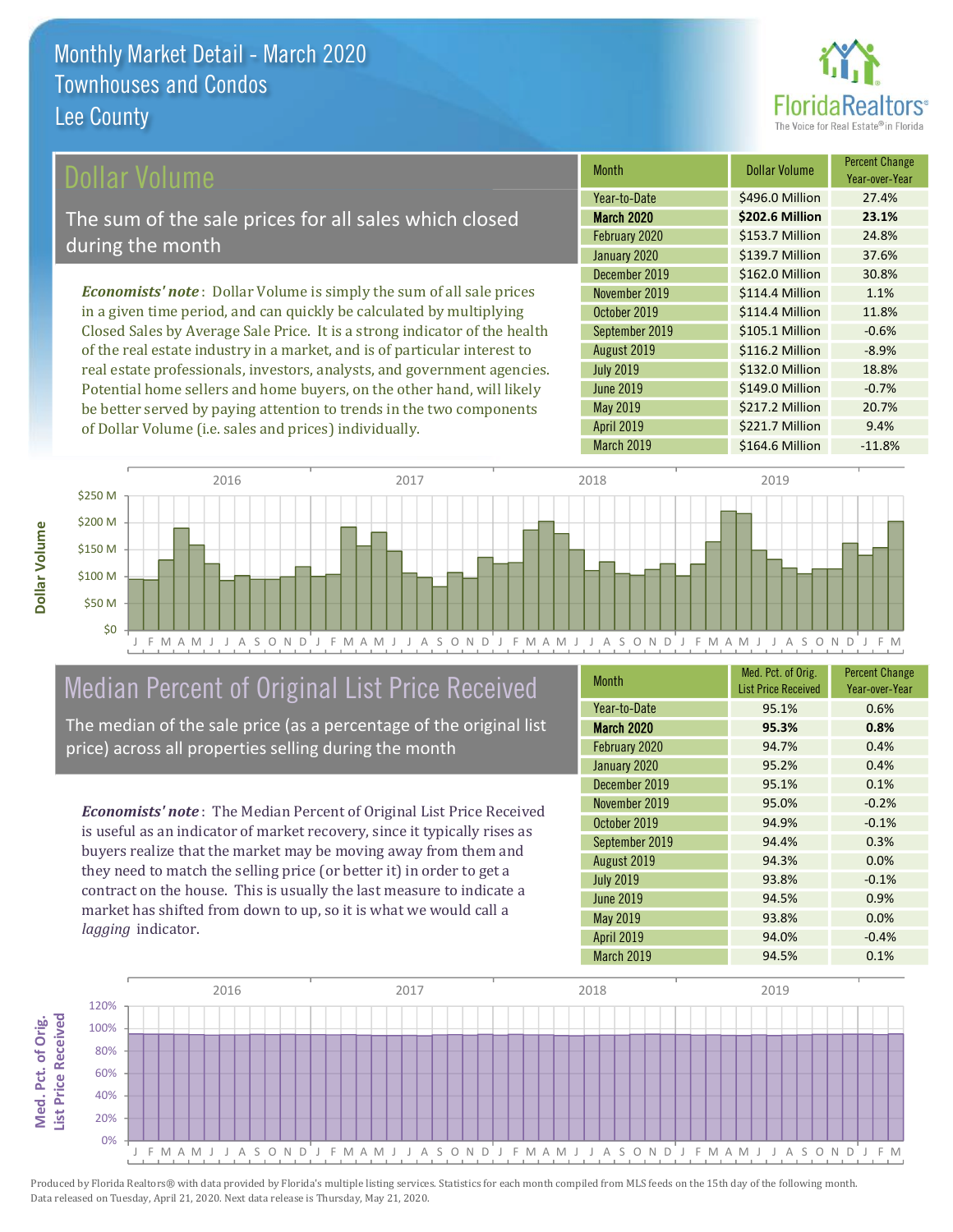

## **Median Time to Contract**

The median number of days between the listing date and contract date for all Closed Sales during the month

**Economists' note**: Like Time to Sale, Time to Contract is a measure of the length of the home selling process calculated for sales which closed during the month. The difference is that Time to Contract measures the number of days between the initial listing of a property and the signing of the contract which eventually led to the closing of the sale. When the gap between Median Time to Contract and Median Time to Sale grows, it is usually a sign of longer closing times and/or declining numbers of cash sales.

| Month             | Median Time to<br>Contract | <b>Percent Change</b><br>Year-over-Year |
|-------------------|----------------------------|-----------------------------------------|
| Year-to-Date      | 69 Days                    | $-4.2%$                                 |
| <b>March 2020</b> | 70 Days                    | 18.6%                                   |
| February 2020     | 73 Days                    | $-15.1%$                                |
| January 2020      | 64 Days                    | $-16.9%$                                |
| December 2019     | 69 Days                    | 0.0%                                    |
| November 2019     | 67 Days                    | $-4.3%$                                 |
| October 2019      | 83 Days                    | 10.7%                                   |
| September 2019    | 88 Days                    | $-17.8%$                                |
| August 2019       | 88 Days                    | 0.0%                                    |
| <b>July 2019</b>  | 92 Days                    | 22.7%                                   |
| <b>June 2019</b>  | 75 Days                    | $-14.8%$                                |
| May 2019          | 74 Days                    | 4.2%                                    |
| <b>April 2019</b> | 77 Days                    | 26.2%                                   |
| March 2019        | 59 Days                    | $-10.6%$                                |



## **Median Time to Sale**

**Median Time to** 

**Median Time to** 

The median number of days between the listing date and closing date for all Closed Sales during the month

**Economists' note**: Time to Sale is a measure of the length of the home selling process, calculated as the number of days between the initial listing of a property and the closing of the sale. Median Time to Sale is the amount of time the "middle" property selling this month was on the market. That is, 50% of homes selling this month took less time to sell, and 50% of homes took *more* time to sell. Median Time to Sale gives a more accurate picture than Average Time to Sale, which can be skewed upward by small numbers of properties taking an abnormally long time to sell.

| <b>Month</b>      | <b>Median Time to Sale</b> | <b>Percent Change</b><br>Year-over-Year |
|-------------------|----------------------------|-----------------------------------------|
| Year-to-Date      | 102 Days                   | $-4.7%$                                 |
| <b>March 2020</b> | 102 Days                   | 6.3%                                    |
| February 2020     | 102 Days                   | $-9.7%$                                 |
| January 2020      | 101 Days                   | $-12.2%$                                |
| December 2019     | 100 Days                   | $-4.8%$                                 |
| November 2019     | 105 Days                   | 5.0%                                    |
| October 2019      | 121 Days                   | 7.1%                                    |
| September 2019    | 132 Days                   | $-9.6%$                                 |
| August 2019       | 128 Days                   | $-3.8%$                                 |
| <b>July 2019</b>  | 128 Days                   | 10.3%                                   |
| <b>June 2019</b>  | 114 Days                   | $-8.1%$                                 |
| May 2019          | 112 Days                   | 3.7%                                    |
| <b>April 2019</b> | 109 Days                   | 10.1%                                   |
| March 2019        | 96 Days                    | $-4.0%$                                 |

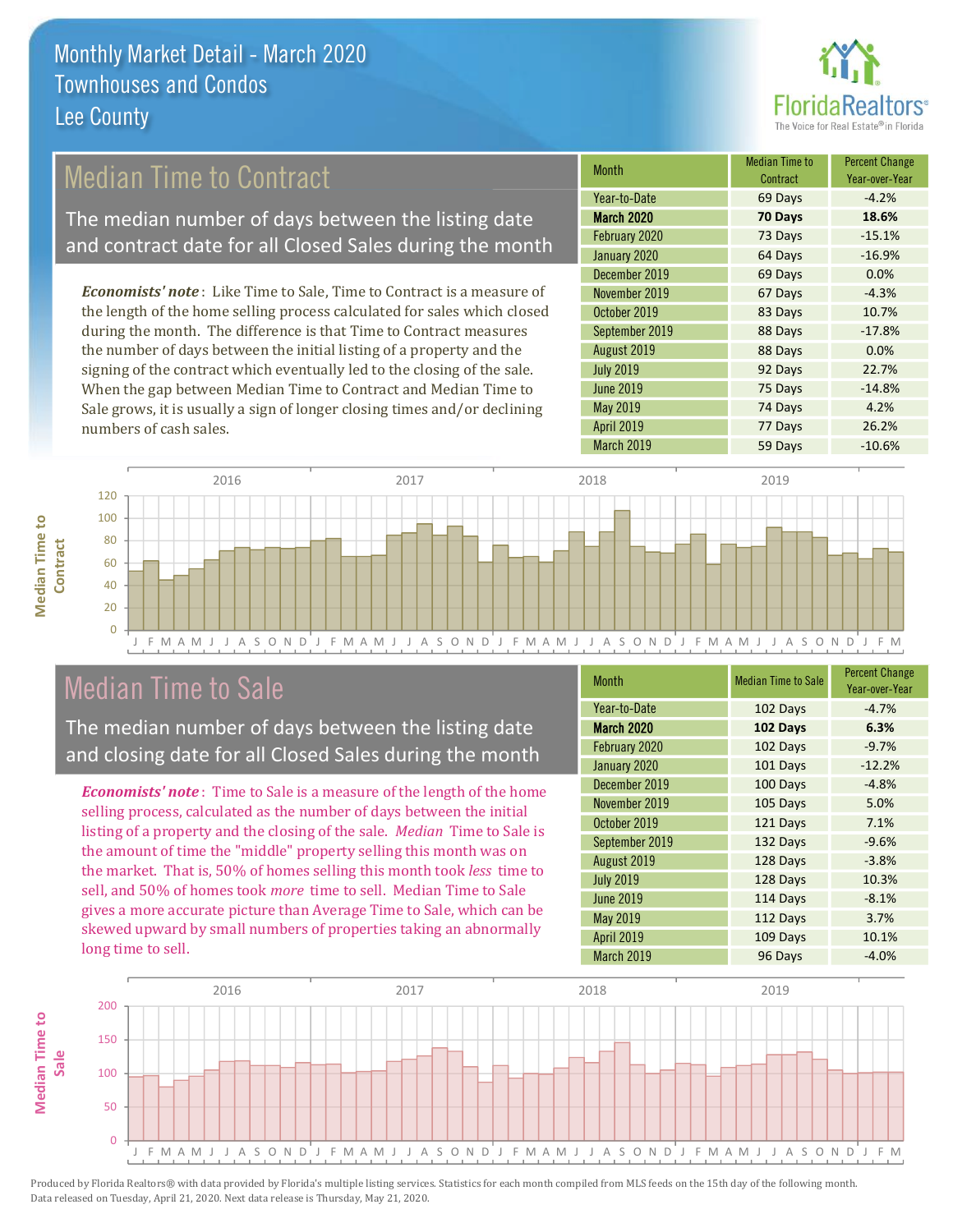

15.3%

1.8%

2.1%

| <b>New Pending Sales</b>                                                       | <b>Month</b>      | <b>New Pending Sales</b> | <b>Percent Change</b><br>Year-over-Year |
|--------------------------------------------------------------------------------|-------------------|--------------------------|-----------------------------------------|
|                                                                                | Year-to-Date      | 2,308                    | $-0.5%$                                 |
| The number of listed properties that went under                                | <b>March 2020</b> | 616                      | $-32.9%$                                |
| contract during the month                                                      | February 2020     | 910                      | 22.1%                                   |
|                                                                                | January 2020      | 782                      | 19.2%                                   |
|                                                                                | December 2019     | 526                      | 34.2%                                   |
| <b>Economists' note</b> : Because of the typical length of time it takes for a | November 2019     | 594                      | 28.3%                                   |
| sale to close, economists consider Pending Sales to be a decent                | October 2019      | 564                      | 11.2%                                   |
| indicator of potential future Closed Sales. It is important to bear in         | September 2019    | 515                      | 15.5%                                   |
| mind, however, that not all Pending Sales will be closed successfully.         | August 2019       | 531                      | 1.0%                                    |
| So, the effectiveness of Pending Sales as a future indicator of Closed         | <b>July 2019</b>  | 535                      | $-4.3%$                                 |
| Sales is susceptible to changes in market conditions such as the               | $\lim_{9}$ 2019   | 590                      | 2.6%                                    |

May 2019

April 2019



# **New Listings**

distressed properties for sale.

The number of properties put onto the market during the month

availability of financing for homebuyers and the inventory of

Economists' note: New Listings tend to rise in delayed response to increasing prices, so they are often seen as a lagging indicator of market health. As prices rise, potential sellers raise their estimations of value—and in the most recent cycle, rising prices have freed up many potential sellers who were previously underwater on their mortgages. Note that in our calculations, we take care to not include properties that were recently taken off the market and quickly relisted, since these are not really new listings.

| <b>Month</b>      | <b>New Listings</b> | <b>Percent Change</b><br>Year-over-Year |
|-------------------|---------------------|-----------------------------------------|
| Year-to-Date      | 2,558               | $-10.6%$                                |
| <b>March 2020</b> | 759                 | $-9.4%$                                 |
| February 2020     | 837                 | $-5.0%$                                 |
| January 2020      | 962                 | $-15.7%$                                |
| December 2019     | 602                 | $-8.9%$                                 |
| November 2019     | 722                 | $-12.8%$                                |
| October 2019      | 791                 | $-6.6%$                                 |
| September 2019    | 619                 | 10.9%                                   |
| August 2019       | 498                 | $-7.8%$                                 |
| <b>July 2019</b>  | 484                 | $-2.0%$                                 |
| <b>June 2019</b>  | 524                 | 8.5%                                    |
| May 2019          | 593                 | $-11.1%$                                |
| <b>April 2019</b> | 786                 | 2.2%                                    |
| March 2019        | 838                 | $-8.1%$                                 |

730

812

918



Produced by Florida Realtors® with data provided by Florida's multiple listing services. Statistics for each month compiled from MLS feeds on the 15th day of the following month. Data released on Tuesday, April 21, 2020. Next data release is Thursday, May 21, 2020.

**New Listings**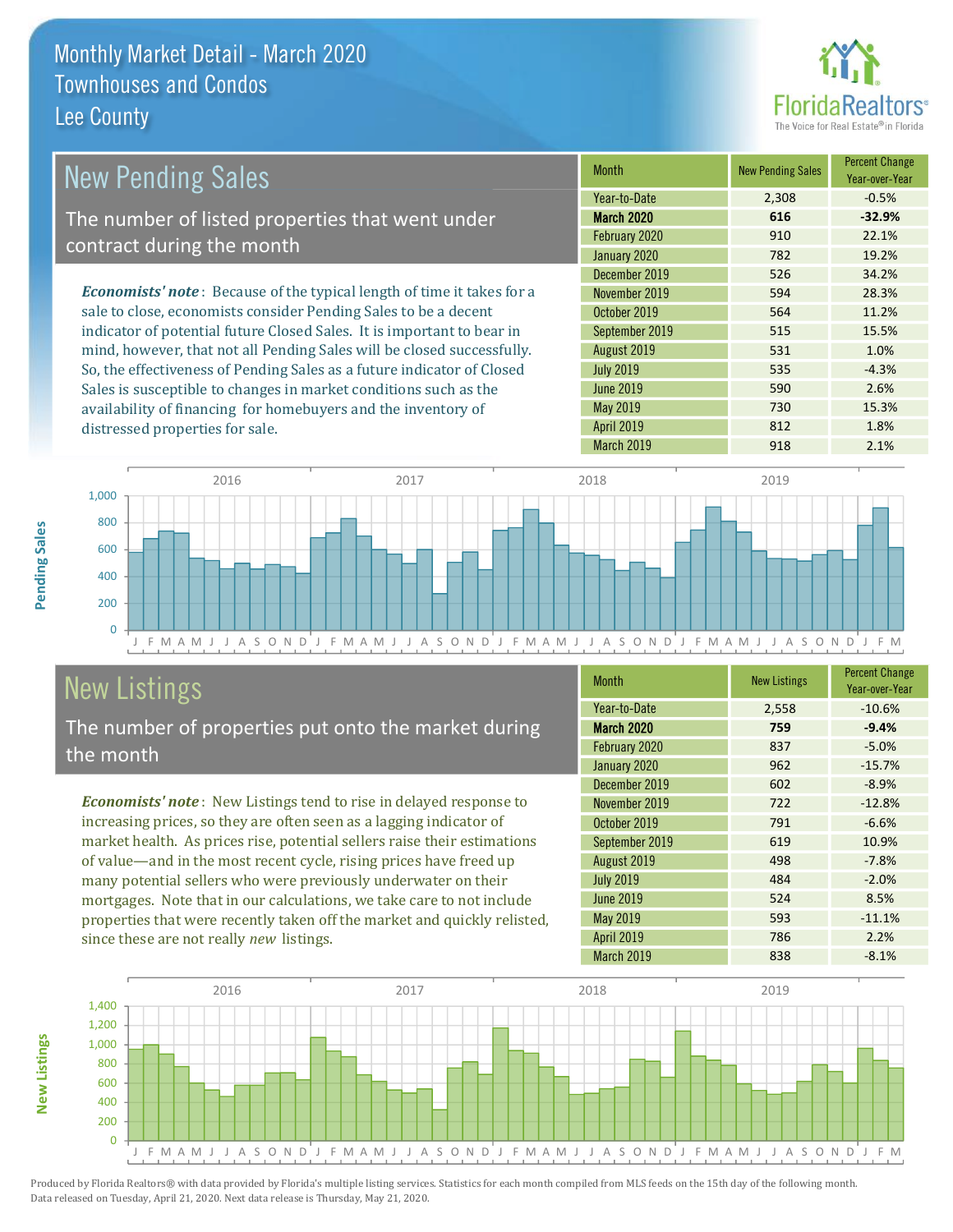

## **Inventory (Active Listings)** The number of property listings active at the end of the month

**Economists' note:** There are a number of ways to define and calculate Inventory. Our method is to simply count the number of active listings on the last day of the month, and hold this number to compare with the same month the following year. Inventory rises when New Listings are outpacing the number of listings that go off-market (regardless of whether they actually sell). Likewise, it falls when New Listings aren't keeping up with the rate at which homes are going off-market.

| <b>Month</b>             | Inventory | <b>Percent Change</b><br>Year-over-Year |
|--------------------------|-----------|-----------------------------------------|
| <b>YTD (Monthly Avg)</b> | 3,052     | $-25.2%$                                |
| <b>March 2020</b>        | 3,042     | $-23.4%$                                |
| February 2020            | 3,008     | $-27.8%$                                |
| January 2020             | 3,106     | $-24.4%$                                |
| December 2019            | 2,985     | $-18.5%$                                |
| November 2019            | 3,033     | $-13.1%$                                |
| October 2019             | 2,953     | $-7.9%$                                 |
| September 2019           | 2,741     | $-5.3%$                                 |
| August 2019              | 2,684     | $-5.3%$                                 |
| <b>July 2019</b>         | 2,957     | 0.4%                                    |
| <b>June 2019</b>         | 3,160     | 0.1%                                    |
| May 2019                 | 3,410     | $-1.0%$                                 |
| <b>April 2019</b>        | 3,763     | 6.0%                                    |
| March 2019               | 3,969     | 7.4%                                    |



## **Months Supply of Inventory**

An estimate of the number of months it will take to deplete the current Inventory given recent sales rates

**Economists' note**: MSI is a useful indicator of market conditions. The benchmark for a balanced market (favoring neither buyer nor seller) is 5.5 months of inventory. Anything higher is traditionally a buyers' market, and anything lower is a sellers' market. There is no single accepted way of calculating MSI. A common method is to divide current Inventory by the most recent month's Closed Sales count, but this count is a usually poor predictor of future Closed Sales due to seasonal cycles. To eliminate seasonal effects, we use the 12-month average of monthly Closed Sales instead.

| <b>Month</b>             | <b>Months Supply</b> | <b>Percent Change</b><br>Year-over-Year |
|--------------------------|----------------------|-----------------------------------------|
| <b>YTD (Monthly Avg)</b> | 5.2                  | $-30.7%$                                |
| <b>March 2020</b>        | 5.1                  | $-31.1%$                                |
| February 2020            | 5.1                  | $-32.9%$                                |
| January 2020             | 5.3                  | $-29.3%$                                |
| December 2019            | 5.2                  | $-21.2%$                                |
| November 2019            | 5.4                  | $-12.9%$                                |
| October 2019             | 5.3                  | $-7.0%$                                 |
| September 2019           | 5.0                  | $-2.0%$                                 |
| August 2019              | 4.9                  | $-3.9%$                                 |
| <b>July 2019</b>         | 5.3                  | $-1.9%$                                 |
| <b>June 2019</b>         | 5.8                  | 0.0%                                    |
| May 2019                 | 6.2                  | $-1.6%$                                 |
| <b>April 2019</b>        | 6.9                  | 4.5%                                    |
| <b>March 2019</b>        | 7.4                  | 5.7%                                    |

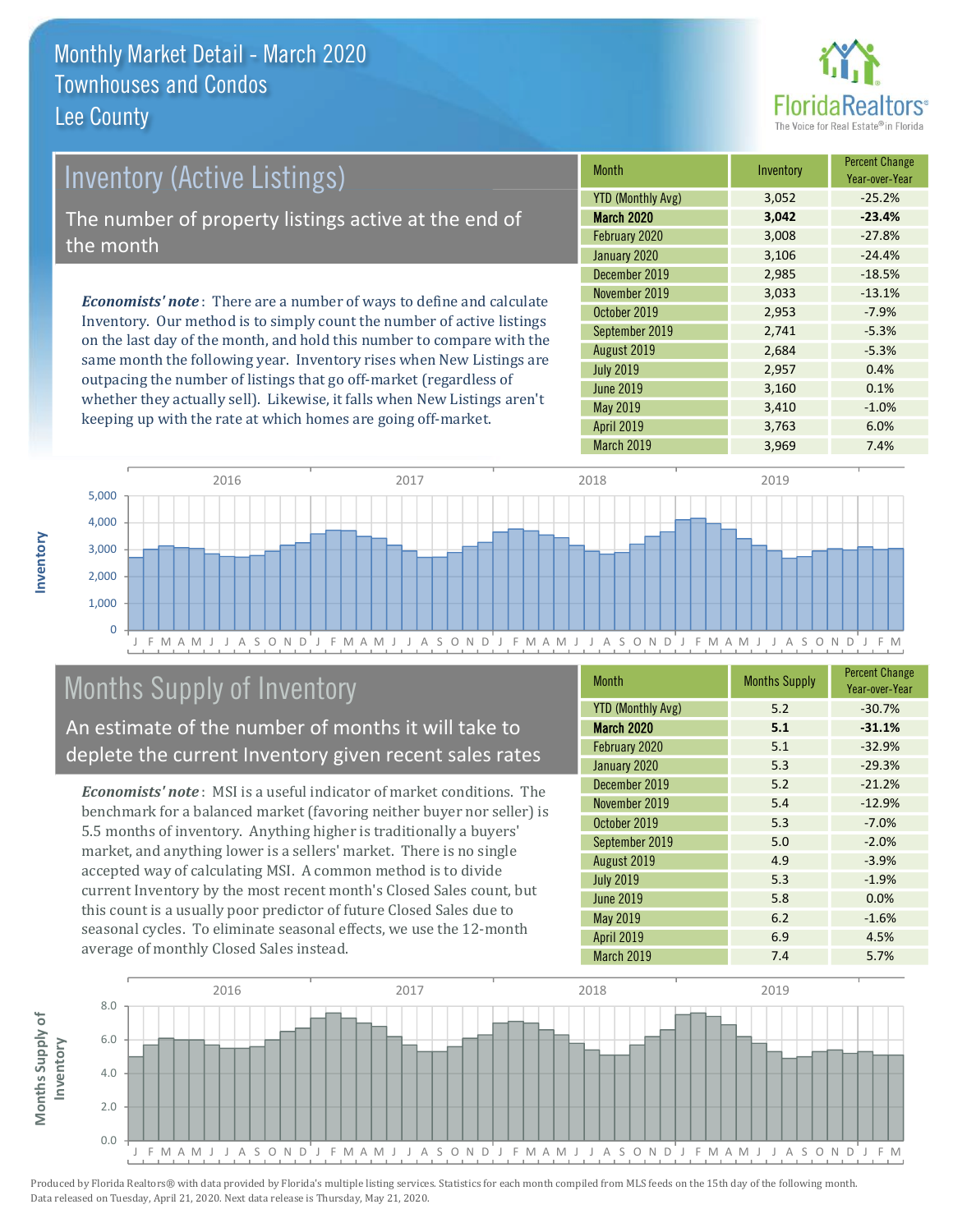

## **Closed Sales by Sale Price**

The number of sales transactions which closed during the month

**Economists' note:** Closed Sales are one of the simplest—yet most important-indicators for the residential real estate market. When comparing Closed Sales across markets of different sizes, we recommend comparing the percent changes in sales rather than the number of sales. Closed Sales (and many other market metrics) are affected by seasonal cycles, so actual trends are more accurately represented by year-over-year changes (i.e. comparing a month's sales to the amount of sales in the same month in the previous year), rather than changes from one month to the next.





## **Median Time to Contract by Sale Price** The median number of days between the listing date and contract date for all Closed Sales during the month

**Economists' note**: Like Time to Sale. Time to Contract is a measure of the length of the home selling process calculated for sales which closed during the month. The difference is that Time to Contract measures the number of days between the initial listing of a property and the signing of the contract which eventually led to the closing of the sale. When the gap between Median Time to Contract and Median Time to Sale grows, it is usually a sign of longer closing times and/or declining numbers of cash sales.

| <b>Sale Price</b>     | <b>Median Time to</b><br>Contract | <b>Percent Change</b><br>Year-over-Year |
|-----------------------|-----------------------------------|-----------------------------------------|
| Less than \$50,000    | 23 Days                           | $-72.6%$                                |
| \$50,000 - \$99,999   | 31 Days                           | 6.9%                                    |
| $$100,000 - $149,999$ | 81 Days                           | 55.8%                                   |
| \$150,000 - \$199,999 | 72 Days                           | $-2.7%$                                 |
| \$200,000 - \$249,999 | 51 Days                           | 4.1%                                    |
| \$250,000 - \$299,999 | 57 Days                           | $-10.9%$                                |
| \$300,000 - \$399,999 | 58 Days                           | $-4.9%$                                 |
| \$400,000 - \$599,999 | 119 Days                          | $-16.2%$                                |
| \$600,000 - \$999,999 | 114 Days                          | 35.7%                                   |
| \$1,000,000 or more   | 111 Days                          | 37.0%                                   |

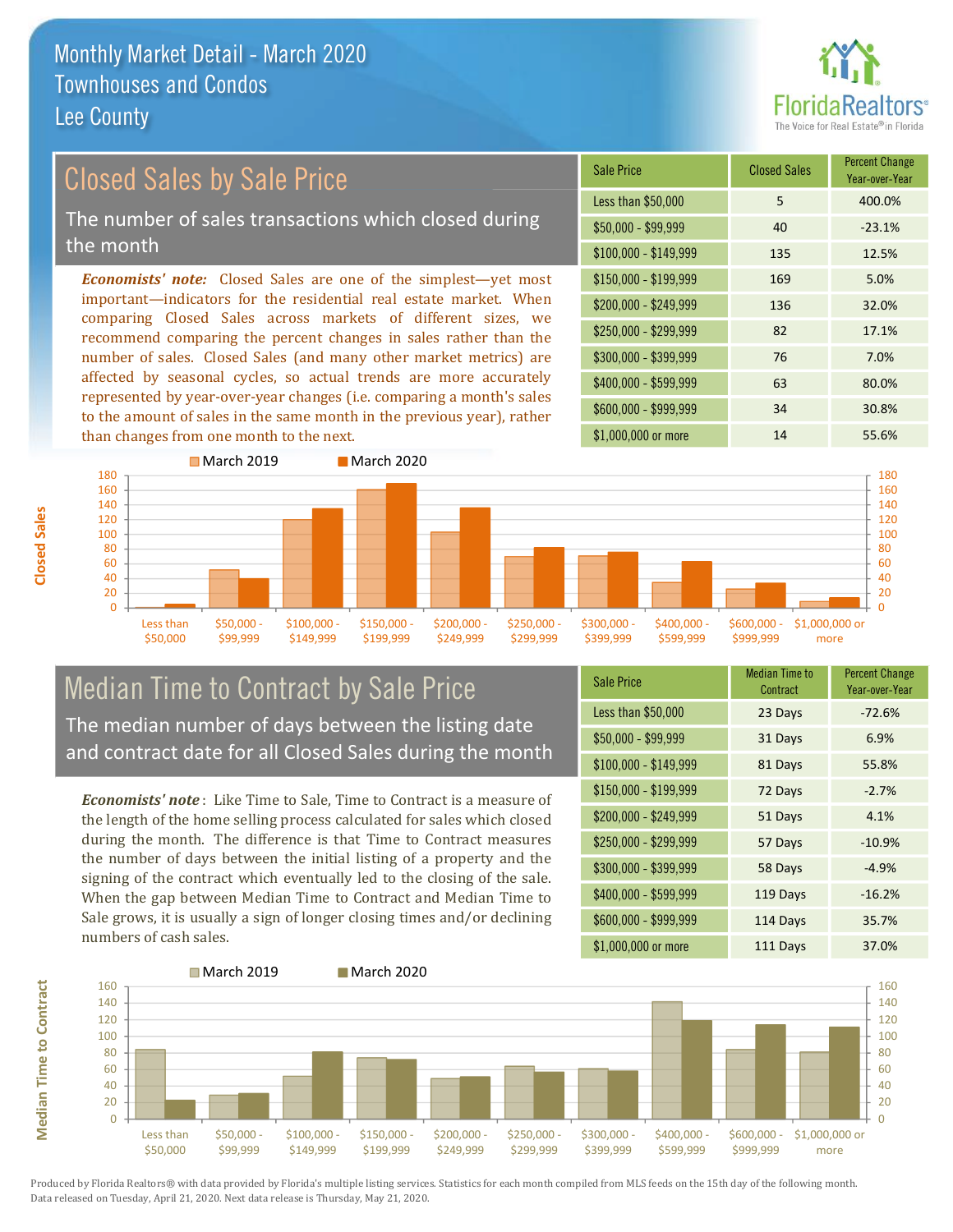

 $10<sub>h</sub>$ 

# New Listings by Initial Listing Price

The number of properties put onto the market during the month

Economists' note: New Listings tend to rise in delayed response to increasing prices, so they are often seen as a lagging indicator of market health. As prices rise, potential sellers raise their estimations of value—and in the most recent cycle, rising prices have freed up many potential sellers who were previously underwater on their mortgages. Note that in our calculations, we take care to not include properties that were recently taken off the market and quickly relisted, since these are not really new listings.

| <b>Initial Listing Price</b> | <b>New Listings</b> | <b>Percent Change</b><br>Year-over-Year |
|------------------------------|---------------------|-----------------------------------------|
| Less than \$50,000           | 9                   | 28.6%                                   |
| $$50,000 - $99,999$          | 47                  | 11.9%                                   |
| $$100,000 - $149,999$        | 121                 | $-6.9%$                                 |
| $$150,000 - $199,999$        | 170                 | $-9.1%$                                 |
| \$200,000 - \$249,999        | 142                 | 1.4%                                    |
| \$250,000 - \$299,999        | 83                  | $-6.7%$                                 |
| \$300,000 - \$399,999        | 94                  | $-20.3%$                                |
| \$400,000 - \$599,999        | 54                  | $-20.6%$                                |
| \$600,000 - \$999,999        | 30                  | 3.4%                                    |
| \$1,000,000 or more          | 9                   | $-67.9%$                                |



## **Inventory by Current Listing Price** The number of property listings active at the end of the month

**Economists' note**: There are a number of ways to define and calculate Inventory. Our method is to simply count the number of active listings on the last day of the month, and hold this number to compare with the same month the following year. Inventory rises when New Listings are outpacing the number of listings that go off-market (regardless of whether they actually sell). Likewise, it falls when New Listings aren't keeping up with the rate at which homes are going off-market.

| <b>Current Listing Price</b> | Inventory | <b>I CILCIII UIIAIIKE</b><br>Year-over-Year |
|------------------------------|-----------|---------------------------------------------|
| Less than \$50,000           | 40        | $-32.2%$                                    |
| $$50,000 - $99,999$          | 151       | $-4.4%$                                     |
| $$100,000 - $149,999$        | 425       | $-25.0%$                                    |
| $$150,000 - $199,999$        | 520       | $-33.2%$                                    |
| \$200,000 - \$249,999        | 474       | $-24.3%$                                    |
| \$250,000 - \$299,999        | 329       | $-28.5%$                                    |
| \$300,000 - \$399,999        | 393       | $-18.6%$                                    |
| \$400,000 - \$599,999        | 358       | $-8.7%$                                     |
| \$600,000 - \$999,999        | 225       | $-17.9%$                                    |
| \$1 000 000 or more          | 127       | $-257%$                                     |



Produced by Florida Realtors® with data provided by Florida's multiple listing services. Statistics for each month compiled from MLS feeds on the 15th day of the following month. Data released on Tuesday, April 21, 2020. Next data release is Thursday, May 21, 2020.

nventory